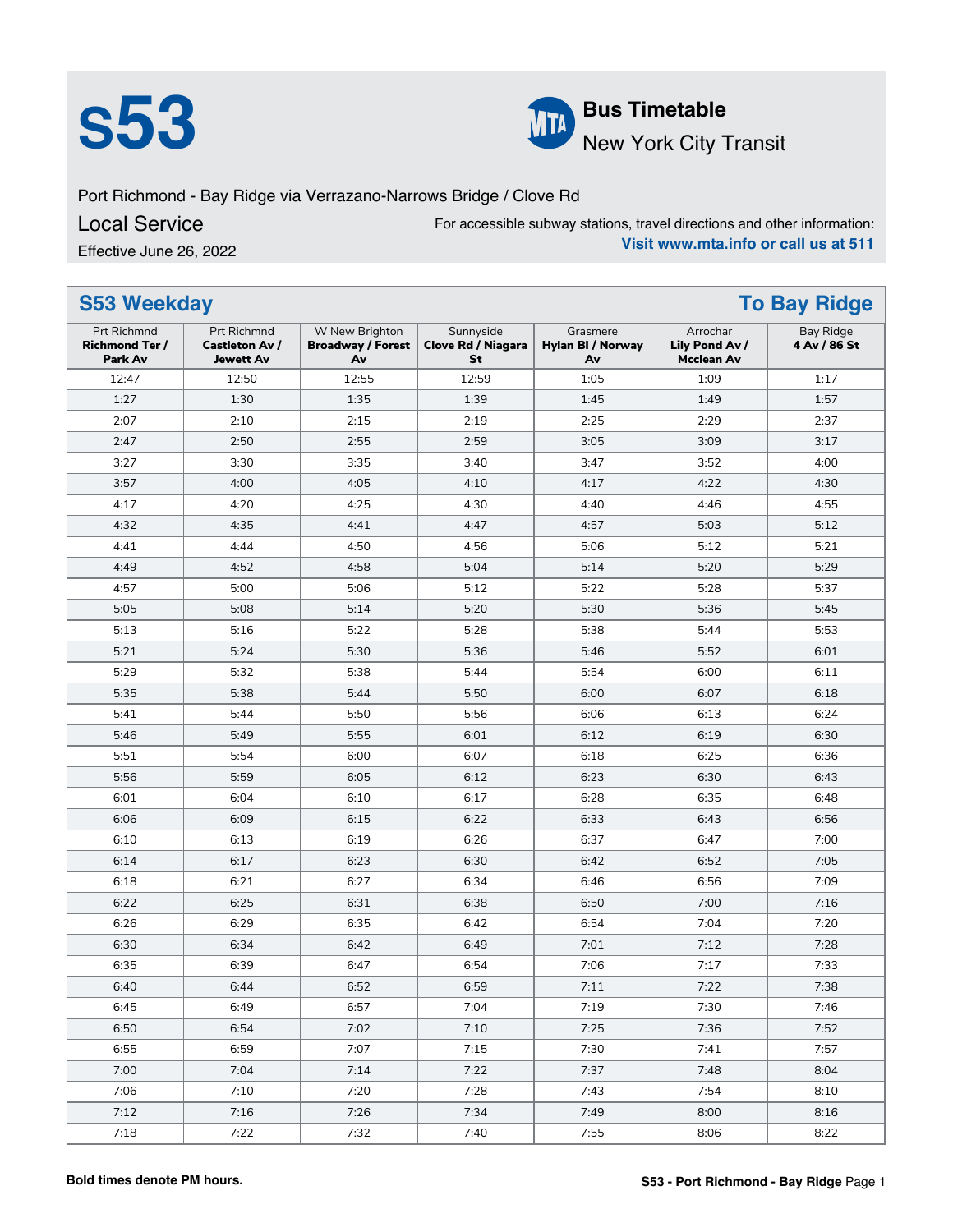| Prt Richmnd<br><b>Richmond Ter /</b><br>Park Av | Prt Richmnd<br><b>Castleton Av /</b><br>Jewett Av | W New Brighton<br><b>Broadway / Forest</b><br>Av | Sunnyside<br><b>Clove Rd / Niagara</b><br>St | Grasmere<br>Hylan BI / Norway<br>Av | Arrochar<br>Lily Pond Av /<br><b>Mcclean Av</b> | <b>Bay Ridge</b><br>4 Av / 86 St |
|-------------------------------------------------|---------------------------------------------------|--------------------------------------------------|----------------------------------------------|-------------------------------------|-------------------------------------------------|----------------------------------|
| 7:24                                            | 7:28                                              | 7:38                                             | 7:46                                         | 8:01                                | 8:12                                            | 8:28                             |
| 7:30                                            | 7:34                                              | 7:44                                             | 7:52                                         | 8:07                                | 8:18                                            | 8:34                             |
| 7:37                                            | 7:41                                              | 7:51                                             | 7:59                                         | 8:14                                | 8:25                                            | 8:41                             |
| 7:45                                            | 7:49                                              | 7:59                                             | 8:07                                         | 8:22                                | 8:33                                            | 8:48                             |
| 7:52                                            | 7:56                                              | 8:06                                             | 8:14                                         | 8:29                                | 8:40                                            | 8:55                             |
| 8:00                                            | 8:04                                              | 8:14                                             | 8:22                                         | 8:37                                | 8:44                                            | 8:59                             |
| 8:10                                            | 8:14                                              | 8:24                                             | 8:32                                         | 8:45                                | 8:52                                            | 9:07                             |
| 8:20                                            | 8:24                                              | 8:34                                             | 8:42                                         | 8:55                                | 9:02                                            | 9:17                             |
| 8:30                                            | 8:34                                              | 8:42                                             | 8:50                                         | 9:03                                | 9:10                                            | 9:25                             |
| 8:40                                            | 8:44                                              | 8:52                                             | 9:00                                         | 9:13                                | 9:20                                            | 9:35                             |
| 8:50                                            | 8:54                                              | 9:02                                             | 9:10                                         | 9:23                                | 9:30                                            | 9:40                             |
| 9:00                                            | 9:04                                              | 9:12                                             | 9:20                                         | 9:33                                | 9:40                                            | 9:50                             |
| 9:10                                            | 9:14                                              | 9:22                                             | 9:30                                         | 9:41                                | 9:48                                            | 9:58                             |
| 9:20                                            | 9:24                                              | 9:32                                             | 9:39                                         | 9:50                                | 9:57                                            | 10:07                            |
| 9:30                                            | 9:34                                              | 9:42                                             | 9:49                                         | 10:00                               | 10:07                                           | 10:17                            |
| 9:40                                            | 9:44                                              | 9:52                                             | 9:59                                         | 10:10                               | 10:17                                           | 10:27                            |
| 9:50                                            | 9:54                                              | 10:02                                            | 10:09                                        | 10:20                               | 10:27                                           | 10:37                            |
| 10:00                                           | 10:04                                             | 10:12                                            | 10:19                                        | 10:30                               | 10:37                                           | 10:47                            |
| 10:10                                           | 10:14                                             | 10:22                                            | 10:29                                        | 10:40                               | 10:47                                           | 10:57                            |
| 10:20                                           | 10:24                                             | 10:32                                            | 10:39                                        | 10:50                               | 10:57                                           | 11:07                            |
| 10:30                                           | 10:34                                             | 10:42                                            | 10:49                                        | 11:00                               | 11:07                                           | 11:17                            |
| 10:40                                           | 10:44                                             | 10:52                                            | 10:59                                        | 11:10                               | 11:17                                           | 11:27                            |
| 10:50                                           | 10:54                                             | 11:02                                            | 11:09                                        | 11:20                               | 11:27                                           | 11:37                            |
| 11:00                                           | 11:04                                             | 11:12                                            | 11:19                                        | 11:30                               | 11:37                                           | 11:47                            |
| 11:10                                           | 11:14                                             | 11:22                                            | 11:29                                        | 11:40                               | 11:47                                           | 11:57                            |
| 11:20                                           | 11:24                                             | 11:32                                            | 11:39                                        | 11:50                               | 11:57                                           | 12:07                            |
| 11:30                                           | 11:34                                             | 11:42                                            | 11:49                                        | 12:00                               | 12:07                                           | 12:17                            |
| 11:40                                           | 11:44                                             | 11:52                                            | 11:59                                        | 12:10                               | 12:17                                           | 12:27                            |
| 11:50                                           | 11:54                                             | 12:02                                            | 12:09                                        | 12:20                               | 12:27                                           | 12:37                            |
| 12:00                                           | 12:04                                             | 12:12                                            | 12:19                                        | 12:30                               | 12:37                                           | 12:47                            |
| 12:10                                           | 12:14                                             | 12:22                                            | 12:29                                        | 12:40                               | 12:47                                           | 12:57                            |
| 12:20                                           | 12:24                                             | 12:32                                            | 12:39                                        | 12:50                               | 12:57                                           | 1:07                             |
| 12:30                                           | 12:34                                             | 12:42                                            | 12:49                                        | 1:00                                | 1:07                                            | 1:18                             |
| 12:42                                           | 12:46                                             | 12:54                                            | 1:01                                         | 1:12                                | 1:19                                            | 1:30                             |
| 12:54                                           | 12:58                                             | 1:06                                             | 1:14                                         | 1:25                                | 1:32                                            | 1:43                             |
| 1:06                                            | 1:10                                              | 1:19                                             | 1:27                                         | 1:38                                | 1:45                                            | 1:56                             |
| 1:18                                            | 1:22                                              | 1:31                                             | 1:39                                         | 1:50                                | 1:57                                            | 2:08                             |
| 1:30                                            | 1:34                                              | 1:43                                             | 1:51                                         | 2:02                                | 2:09                                            | 2:20                             |
| 1:42                                            | 1:46                                              | 1:55                                             | 2:03                                         | 2:14                                | 2:21                                            | 2:32                             |
| 1:54                                            | 1:58                                              | 2:07                                             | 2:15                                         | 2:26                                | 2:33                                            | 2:43                             |
| 2:05                                            | 2:09                                              | 2:18                                             | 2:26                                         | 2:37                                | 2:45                                            | 2:55                             |
| 2:15                                            | 2:19                                              | 2:28                                             | 2:36                                         | 2:50                                | 2:58                                            | 3:08                             |
| 2:25                                            | 2:29                                              | 2:38                                             | 2:46                                         | 3:00                                | 3:08                                            | 3:18                             |
| 2:35                                            | 2:39                                              | 2:49                                             | 2:57                                         | 3:11                                | 3:19                                            | 3:29                             |
| 2:45                                            | 2:49                                              | 2:59                                             | 3:07                                         | 3:21                                | 3:29                                            | 3:39                             |
| 2:55                                            | 2:59                                              | 3:09                                             | 3:17                                         | 3:31                                | 3:38                                            | 3:48                             |
| 3:05                                            | 3:09                                              | 3:19                                             | 3:27                                         | 3:41                                | 3:48                                            | 3:58                             |
| 3:15                                            | 3:19                                              | 3:29                                             | 3:37                                         | 3:50                                | 3:57                                            | 4:07                             |
| 3:25                                            | 3:29                                              | 3:39                                             | 3:47                                         | 4:00                                | 4:07                                            | 4:17                             |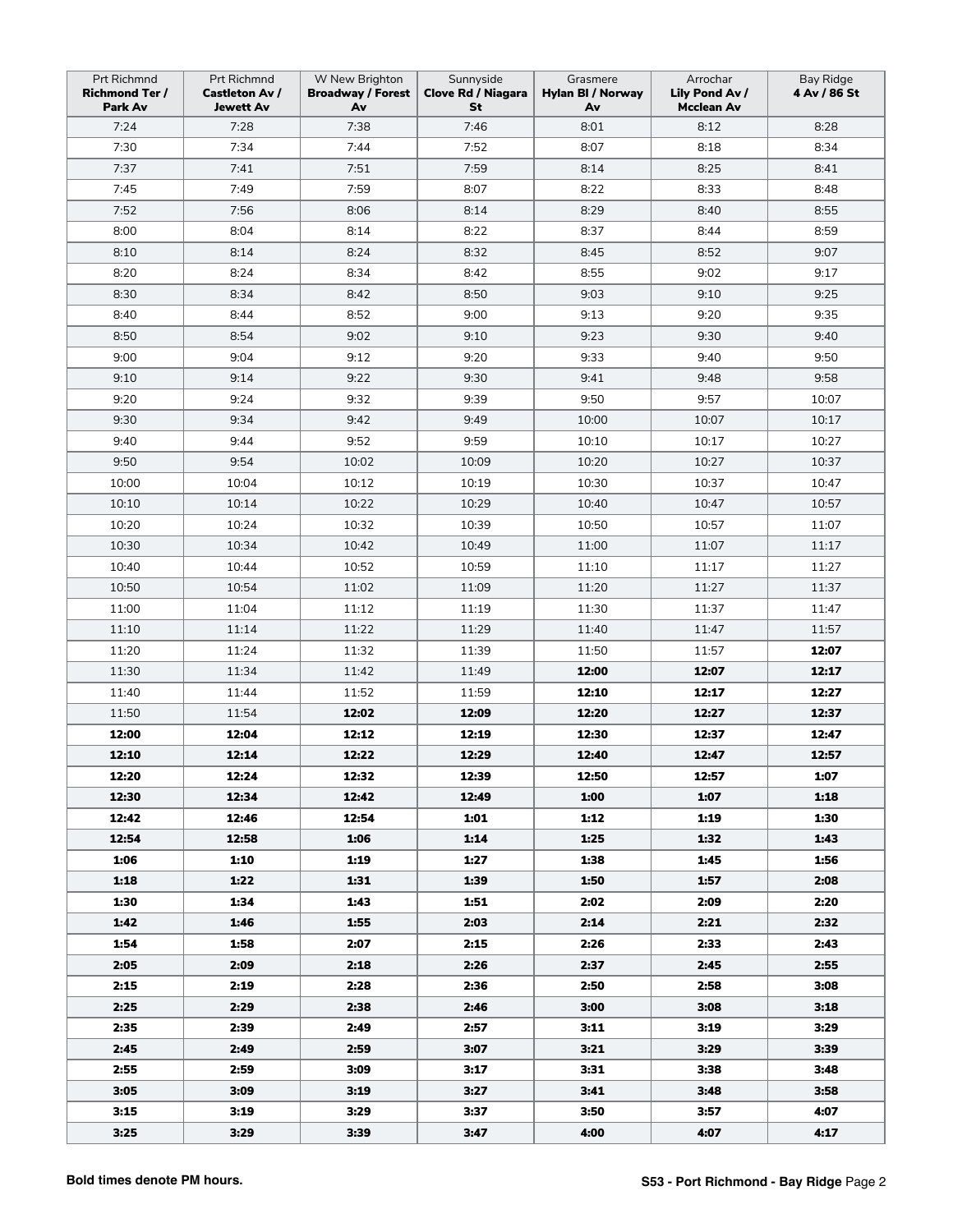| Prt Richmnd<br><b>Richmond Ter /</b><br>Park Av | Prt Richmnd<br><b>Castleton Av /</b><br><b>Jewett Av</b> | W New Brighton<br><b>Broadway / Forest</b><br>Av | Sunnyside<br><b>Clove Rd / Niagara</b><br>St | Grasmere<br>Hylan BI / Norway<br>Av | Arrochar<br>Lily Pond Av /<br>Mcclean Av | Bay Ridge<br>4 Av / 86 St |
|-------------------------------------------------|----------------------------------------------------------|--------------------------------------------------|----------------------------------------------|-------------------------------------|------------------------------------------|---------------------------|
| 3:35                                            | 3:39                                                     | 3:49                                             | 3:57                                         | 4:10                                | 4:17                                     | 4:27                      |
| 3:45                                            | 3:49                                                     | 3:59                                             | 4:07                                         | 4:20                                | 4:27                                     | 4:37                      |
| 3:55                                            | 3:59                                                     | 4:09                                             | 4:17                                         | 4:30                                | 4:37                                     | 4:47                      |
| 4:05                                            | 4:09                                                     | 4:19                                             | 4:27                                         | 4:40                                | 4:47                                     | 4:57                      |
| 4:15                                            | 4:19                                                     | 4:29                                             | 4:37                                         | 4:50                                | 4:57                                     | 5:07                      |
| 4:25                                            | 4:29                                                     | 4:39                                             | 4:47                                         | 5:00                                | 5:07                                     | 5:17                      |
| 4:35                                            | 4:39                                                     | 4:49                                             | 4:57                                         | 5:10                                | 5:17                                     | 5:27                      |
| 4:45                                            | 4:49                                                     | 4:59                                             | 5:07                                         | 5:20                                | 5:27                                     | 5:37                      |
| 4:55                                            | 4:59                                                     | 5:09                                             | 5:17                                         | 5:30                                | 5:37                                     | 5:47                      |
| 5:05                                            | 5:09                                                     | 5:19                                             | 5:27                                         | 5:40                                | 5:47                                     | 5:57                      |
| 5:17                                            | 5:21                                                     | 5:31                                             | 5:37                                         | 5:48                                | 5:55                                     | 6:05                      |
| 5:29                                            | 5:33                                                     | 5:41                                             | 5:47                                         | 5:58                                | 6:05                                     | 6:15                      |
| 5:37                                            | 5:42                                                     | 5:50                                             | 5:56                                         | 6:07                                | 6:14                                     | 6:24                      |
| 5:44                                            | 5:49                                                     | 5:57                                             | 6:03                                         | 6:14                                | 6:21                                     | 6:31                      |
| 5:52                                            | 5:57                                                     | 6:05                                             | 6:11                                         | 6:22                                | 6:29                                     | 6:39                      |
| 5:59                                            | 6:04                                                     | 6:12                                             | 6:18                                         | 6:29                                | 6:36                                     | 6:46                      |
| 6:07                                            | 6:12                                                     | 6:20                                             | 6:26                                         | 6:37                                | 6:43                                     | 6:53                      |
| 6:14                                            | 6:19                                                     | 6:27                                             | 6:33                                         | 6:44                                | 6:50                                     | 7:00                      |
| 6:29                                            | 6:34                                                     | 6:41                                             | 6:47                                         | 6:58                                | 7:04                                     | 7:14                      |
| 6:44                                            | 6:48                                                     | 6:55                                             | 7:01                                         | 7:12                                | 7:18                                     | 7:28                      |
| 6:59                                            | 7:03                                                     | 7:10                                             | 7:16                                         | 7:27                                | 7:33                                     | 7:43                      |
| 7:14                                            | 7:18                                                     | 7:25                                             | 7:31                                         | 7:42                                | 7:48                                     | 7:58                      |
| 7:29                                            | 7:33                                                     | 7:40                                             | 7:46                                         | 7:57                                | 8:03                                     | 8:12                      |
| 7:44                                            | 7:48                                                     | 7:55                                             | 8:01                                         | 8:10                                | 8:16                                     | 8:25                      |
| 7:59                                            | 8:03                                                     | 8:10                                             | 8:16                                         | 8:25                                | 8:31                                     | 8:40                      |
| 8:14                                            | 8:18                                                     | 8:25                                             | 8:31                                         | 8:40                                | 8:46                                     | 8:55                      |
| 8:34                                            | 8:38                                                     | 8:45                                             | 8:51                                         | 9:00                                | 9:06                                     | 9:15                      |
| 8:54                                            | 8:58                                                     | 9:05                                             | 9:11                                         | 9:20                                | 9:26                                     | 9:35                      |
| 9:14                                            | 9:18                                                     | 9:25                                             | 9:31                                         | 9:40                                | 9:46                                     | 9:55                      |
| 9:34                                            | 9:38                                                     | 9:45                                             | 9:51                                         | 10:00                               | 10:05                                    | 10:14                     |
| 9:54                                            | 9:58                                                     | 10:05                                            | 10:10                                        | 10:19                               | 10:24                                    | 10:33                     |
| 10:14                                           | 10:18                                                    | 10:24                                            | 10:29                                        | 10:38                               | 10:43                                    | 10:52                     |
| 10:40                                           | 10:44                                                    | 10:50                                            | 10:55                                        | 11:04                               | 11:09                                    | 11:18                     |
| 11:00                                           | 11:04                                                    | 11:10                                            | 11:15                                        | 11:24                               | 11:29                                    | 11:38                     |
| 11:20                                           | 11:24                                                    | 11:30                                            | 11:36                                        | 11:44                               | 11:49                                    | 11:56                     |
| 11:40                                           | 11:43                                                    | 11:49                                            | 11:55                                        | 12:03                               | 12:08                                    | 12:15                     |
| 12:10                                           | 12:13                                                    | 12:19                                            | 12:25                                        | 12:33                               | 12:38                                    | 12:45                     |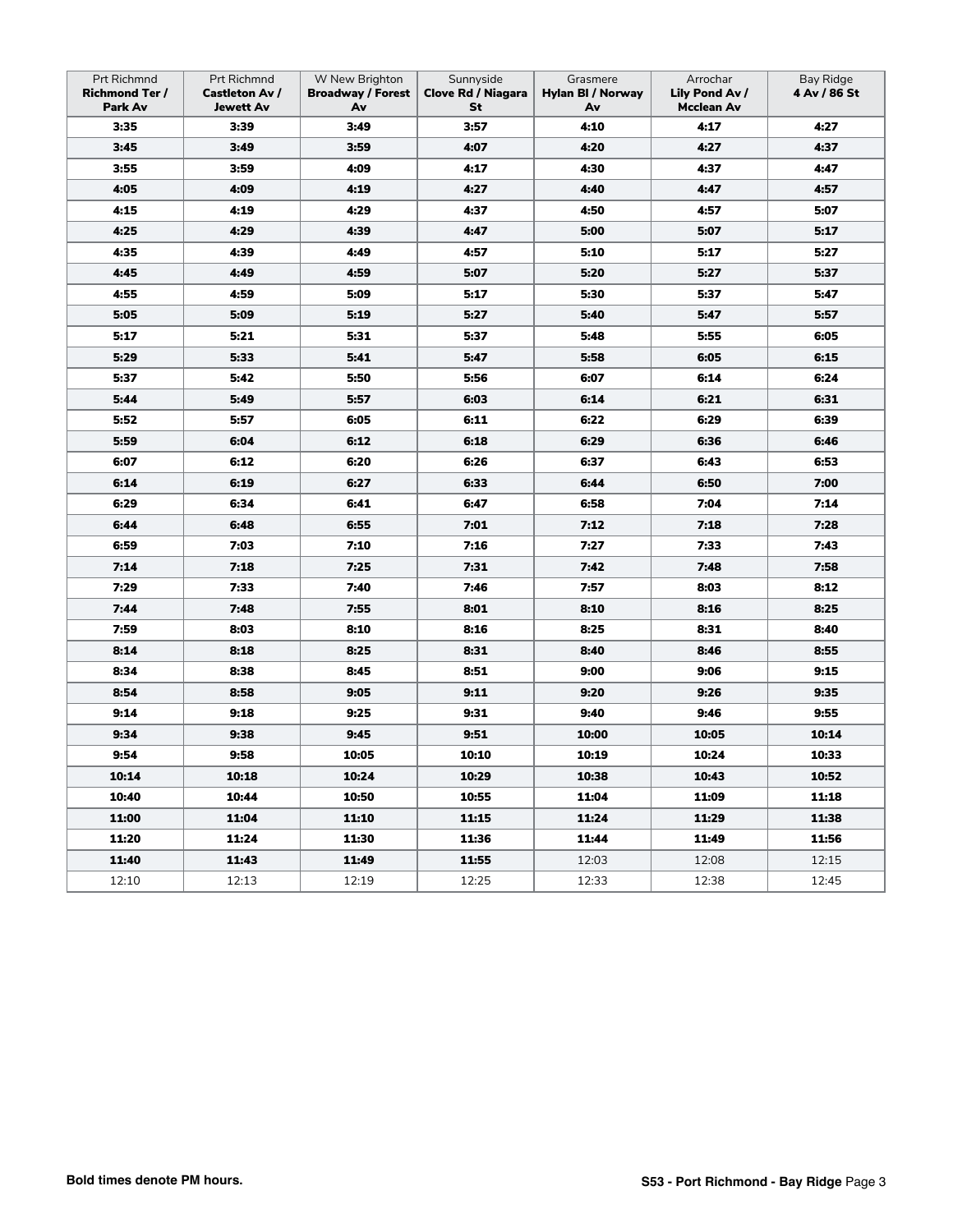| <b>S53 Weekday</b><br><b>To Port Richmond</b> |                                                |                                                  |                                              |                                                  |                                                          |                                                          |
|-----------------------------------------------|------------------------------------------------|--------------------------------------------------|----------------------------------------------|--------------------------------------------------|----------------------------------------------------------|----------------------------------------------------------|
| <b>Bay Ridge</b><br>4 Av / 86 St              | Bay Ridge<br>92 St / Ft<br><b>Hamilton Pky</b> | Grasmere<br><b>Hylan BI / Clove</b><br><b>Rd</b> | Sunnyside<br><b>Clove Rd / Victory</b><br>BI | W New Brighton<br><b>Broadway / Forest</b><br>Av | Prt Richmnd<br><b>Castleton Av /</b><br><b>Jewett Av</b> | Prt Richmnd<br><b>Port Richmond Av</b><br>/ Richmond Ter |
| 1:30                                          | 1:33                                           | 1:44                                             | 1:51                                         | 1:55                                             | 2:01                                                     | 2:04                                                     |
| 2:10                                          | 2:13                                           | 2:24                                             | 2:31                                         | 2:35                                             | 2:41                                                     | 2:44                                                     |
| 2:50                                          | 2:53                                           | 3:04                                             | 3:11                                         | 3:15                                             | 3:21                                                     | 3:24                                                     |
| 3:30                                          | 3:33                                           | 3:44                                             | 3:51                                         | 3:55                                             | 4:01                                                     | 4:04                                                     |
| 4:10                                          | 4:13                                           | 4:24                                             | 4:31                                         | 4:35                                             | 4:41                                                     | 4:44                                                     |
| 4:50                                          | 4:53                                           | 5:04                                             | 5:13                                         | 5:18                                             | 5:24                                                     | 5:27                                                     |
| 5:20                                          | 5:23                                           | 5:37                                             | 5:46                                         | 5:51                                             | 5:57                                                     | 6:00                                                     |
| 5:45                                          | 5:48                                           | 6:02                                             | 6:13                                         | 6:17                                             | 6:23                                                     | 6:28                                                     |
| 6:05                                          | 6:09                                           | 6:23                                             | 6:34                                         | 6:39                                             | 6:46                                                     | 6:50                                                     |
| 6:20                                          | 6:24                                           | 6:38                                             | 6:51                                         | 6:56                                             | 7:03                                                     | 7:07                                                     |
| 6:30                                          | 6:34                                           | 6:50                                             | 7:03                                         | 7:08                                             | 7:16                                                     | 7:20                                                     |
| 6:40                                          | 6:44                                           | 7:00                                             | 7:14                                         | 7:19                                             | 7:27                                                     | 7:31                                                     |
| 6:50                                          | 6:54                                           | 7:10                                             | 7:24                                         | 7:29                                             | 7:37                                                     | 7:41                                                     |
| 7:00                                          | 7:05                                           | 7:21                                             | 7:35                                         | 7:40                                             | 7:48                                                     | 7:52                                                     |
| 7:10                                          | 7:15                                           | 7:31                                             | 7:45                                         | 7:50                                             | 7:58                                                     | 8:02                                                     |
| 7:20                                          | 7:25                                           | 7:41                                             | 7:55                                         | 8:00                                             | 8:08                                                     | 8:12                                                     |
| 7:30                                          | 7:35                                           | 7:51                                             | 8:05                                         | 8:10                                             | 8:18                                                     | 8:22                                                     |
| 7:38                                          | 7:43                                           | 7:59                                             | 8:13                                         | 8:18                                             | 8:26                                                     | 8:30                                                     |
| 7:46                                          | 7:51                                           | 8:07                                             | 8:20                                         | 8:25                                             | 8:33                                                     | 8:37                                                     |
| 7:54                                          | 7:59                                           | 8:15                                             | 8:28                                         | 8:33                                             | 8:41                                                     | 8:45                                                     |
| 8:02                                          | 8:07                                           | 8:21                                             | 8:34                                         | 8:39                                             | 8:47                                                     | 8:51                                                     |
| 8:10                                          | 8:15                                           | 8:29                                             | 8:42                                         | 8:47                                             | 8:55                                                     | 8:59                                                     |
| 8:20                                          | 8:25                                           | 8:39                                             | 8:52                                         | 8:57                                             | 9:05                                                     | 9:09                                                     |
| 8:30                                          | 8:35                                           | 8:49                                             | 9:02                                         | 9:07                                             | 9:15                                                     | 9:19                                                     |
| 8:40                                          | 8:45                                           | 8:59                                             | 9:12                                         | 9:17                                             | 9:25                                                     | 9:29                                                     |
| 8:50                                          | 8:55                                           | 9:09                                             | 9:22                                         | 9:27                                             | 9:35                                                     | 9:39                                                     |
| 9:00                                          | 9:05                                           | 9:19                                             | 9:32                                         | 9:38                                             | 9:46                                                     | 9:50                                                     |
| 9:10                                          | 9:15                                           | 9:29                                             | 9:42                                         | 9:48                                             | 9:56                                                     | 10:00                                                    |
| 9:20                                          | 9:25                                           | 9:39                                             | 9:50                                         | 9:56                                             | 10:04                                                    | 10:08                                                    |
| 9:30                                          | 9:34                                           | 9:48                                             | 9:59                                         | 10:05                                            | 10:13                                                    | 10:17                                                    |
| 9:40                                          | 9:44                                           | 9:58                                             | 10:09                                        | 10:15                                            | 10:23                                                    | 10:27                                                    |
| 9:50                                          | 9:54                                           | 10:08                                            | 10:19                                        | 10:25                                            | 10:33                                                    | 10:37                                                    |
| 10:00                                         | 10:04                                          | 10:18                                            | 10:29                                        | 10:35                                            | 10:43                                                    | 10:47                                                    |
| 10:10                                         | 10:14                                          | 10:28                                            | 10:39                                        | 10:45                                            | 10:53                                                    | 10:57                                                    |
| 10:20                                         | 10:24                                          | 10:38                                            | 10:49                                        | 10:55                                            | 11:03                                                    | 11:07                                                    |
| 10:30                                         | 10:34                                          | 10:48                                            | 10:59                                        | 11:05                                            | 11:13                                                    | 11:17                                                    |
| 10:40                                         | 10:44                                          | 10:58                                            | 11:09                                        | 11:15                                            | 11:23                                                    | 11:27                                                    |
| 10:50                                         | 10:54                                          | 11:08                                            | 11:19                                        | 11:25                                            | 11:33                                                    | 11:37                                                    |
| 11:00                                         | 11:04                                          | 11:18                                            | 11:29                                        | 11:35                                            | 11:43                                                    | 11:47                                                    |
| 11:10                                         | 11:14                                          | 11:28                                            | 11:39                                        | 11:45                                            | 11:53                                                    | 11:57                                                    |
| 11:20                                         | 11:24                                          | 11:38                                            | 11:49                                        | 11:55                                            | 12:03                                                    | 12:07                                                    |
| 11:30                                         | 11:34                                          | 11:48                                            | 11:59                                        | 12:05                                            | 12:13                                                    | 12:17                                                    |
| 11:42                                         | 11:46                                          | 12:00                                            | 12:11                                        | 12:17                                            | 12:25                                                    | 12:29                                                    |
| 11:54                                         | 11:58                                          | 12:12                                            | 12:23                                        | 12:29                                            | 12:37                                                    | 12:41                                                    |
| 12:06                                         | 12:10                                          | 12:24                                            | 12:35                                        | 12:41                                            | 12:49                                                    | 12:53                                                    |
| 12:18                                         | 12:22                                          | 12:36                                            | 12:47                                        | 12:53                                            | 1:01                                                     | 1:05                                                     |
| 12:30                                         | 12:34                                          | 12:48                                            | 12:59                                        | 1:05                                             | 1:15                                                     | 1:19                                                     |
| 12:42                                         | 12:46                                          | 1:00                                             | 1:13                                         | 1:19                                             | 1:29                                                     | 1:33                                                     |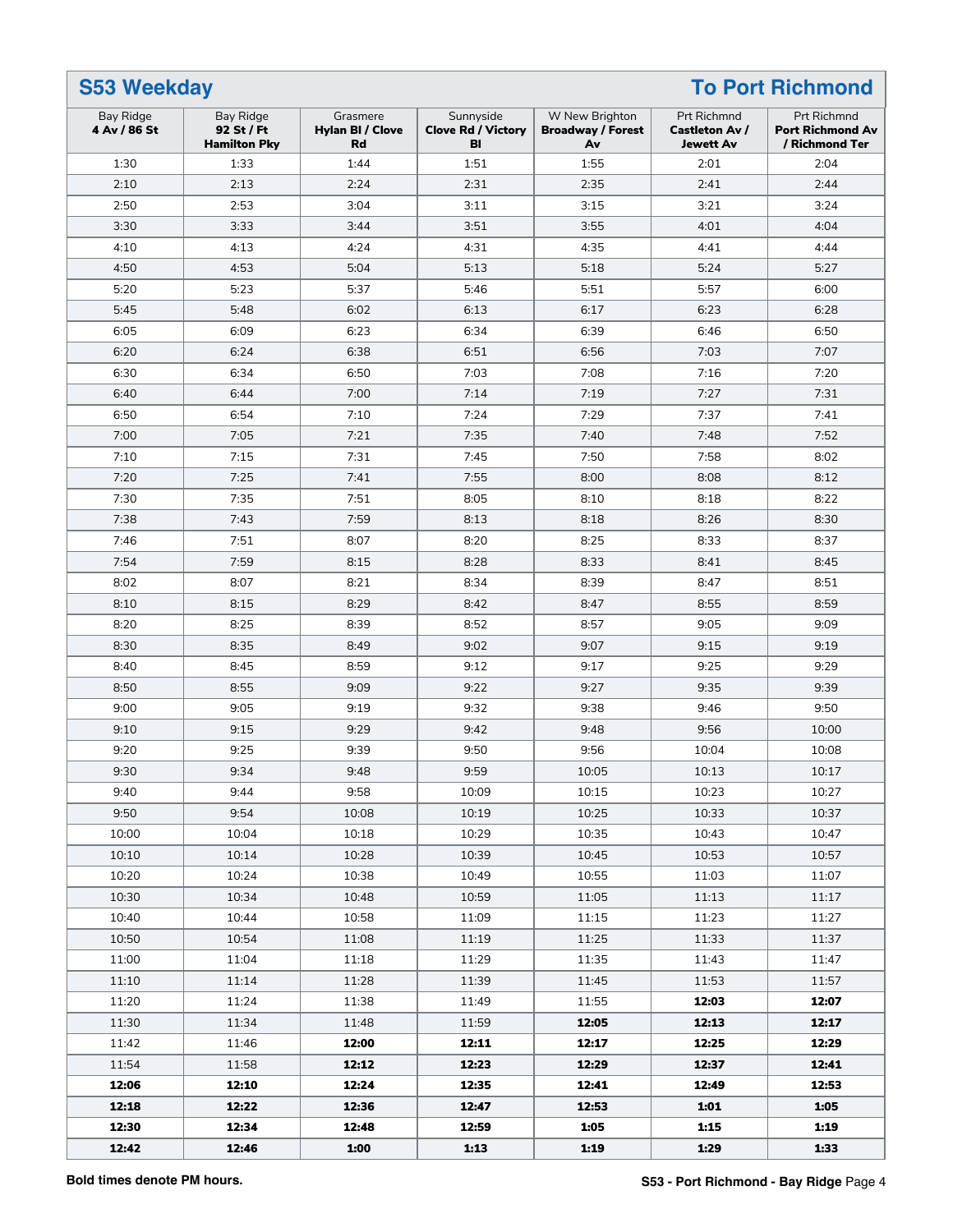| <b>Bay Ridge</b><br>4 Av / 86 St | <b>Bay Ridge</b><br>92 St / Ft<br><b>Hamilton Pky</b> | Grasmere<br><b>Hylan BI / Clove</b><br>Rd | Sunnyside<br><b>Clove Rd / Victory</b><br>BI | W New Brighton<br><b>Broadway / Forest</b><br>Av | Prt Richmnd<br><b>Castleton Av /</b><br><b>Jewett Av</b> | Prt Richmnd<br><b>Port Richmond Av</b><br>/ Richmond Ter |
|----------------------------------|-------------------------------------------------------|-------------------------------------------|----------------------------------------------|--------------------------------------------------|----------------------------------------------------------|----------------------------------------------------------|
| 12:54                            | 12:58                                                 | 1:12                                      | 1:25                                         | 1:31                                             | 1:41                                                     | 1:45                                                     |
| 1:06                             | 1:10                                                  | 1:24                                      | 1:37                                         | 1:43                                             | 1:53                                                     | 1:57                                                     |
| 1:16                             | 1:20                                                  | 1:34                                      | 1:47                                         | 1:53                                             | 2:03                                                     | 2:07                                                     |
| 1:26                             | 1:30                                                  | 1:44                                      | 1:57                                         | 2:03                                             | 2:13                                                     | 2:17                                                     |
| 1:36                             | 1:40                                                  | 1:54                                      | 2:07                                         | 2:13                                             | 2:23                                                     | 2:27                                                     |
| 1:46                             | 1:50                                                  | 2:04                                      | 2:20                                         | 2:26                                             | 2:36                                                     | 2:40                                                     |
| 1:56                             | 2:00                                                  | 2:16                                      | 2:32                                         | 2:38                                             | 2:48                                                     | 2:52                                                     |
| 2:06                             | 2:10                                                  | 2:26                                      | 2:42                                         | 2:48                                             | 2:58                                                     | 3:02                                                     |
| 2:16                             | 2:20                                                  | 2:36                                      | 2:52                                         | 2:58                                             | 3:08                                                     | 3:12                                                     |
| 2:26                             | 2:30                                                  | 2:46                                      | 3:02                                         | 3:08                                             | 3:18                                                     | 3:22                                                     |
| 2:36                             | 2:40                                                  | 2:56                                      | 3:12                                         | 3:18                                             | 3:28                                                     | 3:32                                                     |
| 2:46                             | 2:50                                                  | 3:06                                      | 3:23                                         | 3:29                                             | 3:39                                                     | 3:43                                                     |
| 2:56                             | 3:00                                                  | 3:17                                      | 3:34                                         | 3:40                                             | 3:50                                                     | 3:54                                                     |
| 3:06                             | 3:11                                                  | 3:28                                      | 3:45                                         | 3:51                                             | 4:01                                                     | 4:05                                                     |
| 3:16                             | 3:21                                                  | 3:38                                      | 3:55                                         | 4:01                                             | 4:11                                                     | 4:15                                                     |
| 3:26                             | 3:31                                                  | 3:48                                      | 4:05                                         | 4:11                                             | 4:21                                                     | 4:25                                                     |
| 3:36                             | 3:41                                                  | 3:58                                      | 4:15                                         | 4:21                                             | 4:31                                                     | 4:35                                                     |
| 3:46                             | 3:51                                                  | 4:08                                      | 4:25                                         | 4:31                                             | 4:41                                                     | 4:45                                                     |
| 3:55                             | 4:00                                                  | 4:17                                      | 4:34                                         | 4:40                                             | 4:50                                                     | 4:54                                                     |
| 4:04                             | 4:09                                                  | 4:26                                      | 4:43                                         | 4:49                                             | 4:59                                                     | 5:03                                                     |
| 4:12                             | 4:17                                                  | 4:34                                      | 4:51                                         | 4:57                                             | 5:07                                                     | 5:11                                                     |
| 4:20                             | 4:25                                                  | 4:42                                      | 4:59                                         | 5:05                                             | 5:15                                                     | 5:19                                                     |
| 4:28                             | 4:33                                                  | 4:50                                      | 5:07                                         | 5:13                                             | 5:23                                                     | 5:27                                                     |
| 4:36                             | 4:41                                                  | 4:58                                      | 5:15                                         | 5:21                                             | 5:31                                                     | 5:35                                                     |
| 4:44                             | 4:49                                                  | 5:06                                      | 5:23                                         | 5:29                                             | 5:39                                                     | 5:43                                                     |
| 4:52                             | 4:57                                                  | 5:14                                      | 5:31                                         | 5:37                                             | 5:45                                                     | 5:49                                                     |
| 5:00                             | 5:05                                                  | 5:22                                      | 5:39                                         | 5:45                                             | 5:53                                                     | 5:57                                                     |
| 5:08                             | 5:13                                                  | 5:30                                      | 5:45                                         | 5:51                                             | 5:59                                                     | 6:03                                                     |
| 5:16                             | 5:21                                                  | 5:38                                      | 5:53                                         | 5:59                                             | 6:07                                                     | 6:11                                                     |
| 5:24                             | 5:29                                                  | 5:46                                      | 6:01                                         | 6:07                                             | 6:15                                                     | 6:19                                                     |
| 5:32                             | 5:37                                                  | 5:53                                      | 6:08                                         | 6:14                                             | 6:22                                                     | 6:26                                                     |
| 5:40                             | 5:45                                                  | 6:01                                      | 6:16                                         | 6:22                                             | 6:30                                                     | 6:34                                                     |
| 5:48                             | 5:53                                                  | 6:09                                      | 6:24                                         | 6:30                                             | 6:38                                                     | 6:42                                                     |
| 5:56                             | 6:01                                                  | 6:17                                      | 6:32                                         | 6:37                                             | 6:45                                                     | 6:49                                                     |
| 6:04                             | 6:09                                                  | 6:25                                      | 6:40                                         | 6:45                                             | 6:53                                                     | 6:57                                                     |
| 6:12                             | 6:17                                                  | 6:33                                      | 6:46                                         | 6:51                                             | 6:59                                                     | 7:03                                                     |
| 6:20                             | 6:25                                                  | 6:41                                      | 6:54                                         | 6:59                                             | 7:07                                                     | 7:11                                                     |
| 6:28                             | 6:33                                                  | 6:47                                      | 7:00                                         | 7:05                                             | 7:13                                                     | 7:17                                                     |
| 6:35                             | 6:39                                                  | 6:53                                      | 7:06                                         | 7:11                                             | 7:19                                                     | 7:23                                                     |
| 6:42                             | 6:46                                                  | 7:00                                      | 7:13                                         | 7:18                                             | 7:26                                                     | 7:30                                                     |
| 6:49                             | 6:53                                                  | 7:07                                      | 7:20                                         | 7:25                                             | 7:33                                                     | 7:36                                                     |
| 6:56                             | 7:00                                                  | 7:14                                      | 7:27                                         | 7:32                                             | 7:39                                                     | 7:42                                                     |
| 7:03                             | 7:07                                                  | 7:21                                      | 7:34                                         | 7:39                                             | 7:46                                                     | 7:49                                                     |
| 7:10                             | 7:14                                                  | 7:28                                      | 7:41                                         | 7:46                                             | 7:53                                                     | 7:56                                                     |
| 7:17                             | 7:21                                                  | 7:35                                      | 7:45                                         | 7:50                                             | 7:57                                                     | 8:00                                                     |
| 7:24                             | 7:28                                                  | 7:42                                      | 7:52                                         | 7:57                                             | 8:04                                                     | 8:07                                                     |
| 7:32                             | 7:36                                                  | 7:50                                      | 8:00                                         | 8:05                                             | 8:12                                                     | 8:15                                                     |
| 7:40                             | 7:44                                                  | 7:58                                      | 8:08                                         | 8:13                                             | 8:20                                                     | 8:23                                                     |
| 7:48                             | 7:52                                                  | 8:06                                      | 8:16                                         | 8:21                                             | 8:28                                                     | 8:31                                                     |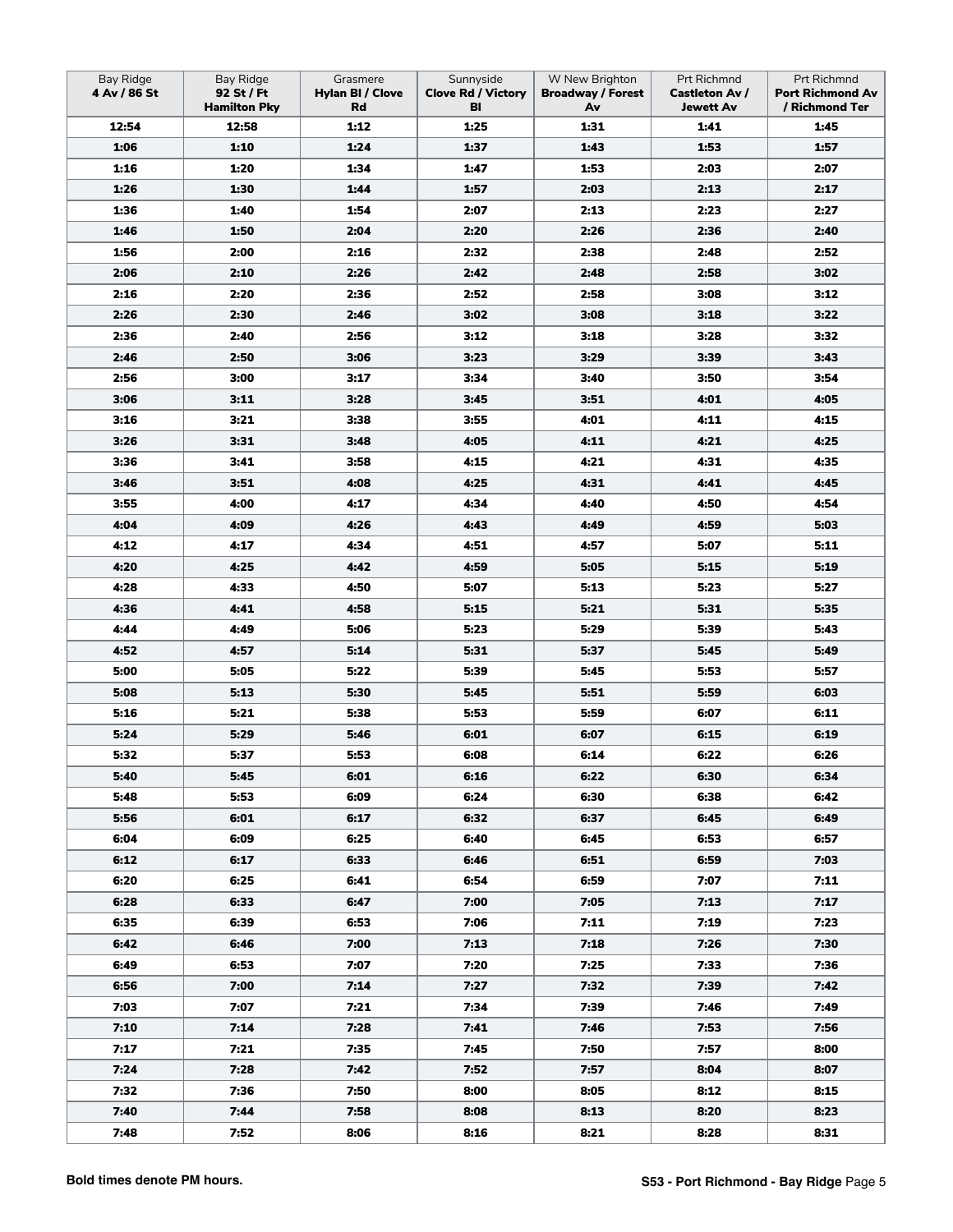| Bay Ridge<br>4 Av / 86 St | Bay Ridge<br>92 St / Ft<br><b>Hamilton Pky</b> | Grasmere<br><b>Hylan BI / Clove</b><br>Rd | Sunnyside<br><b>Clove Rd / Victory</b><br>BI | W New Brighton<br><b>Broadway / Forest</b><br>Av | <b>Prt Richmnd</b><br><b>Castleton Av /</b><br><b>Jewett Av</b> | <b>Prt Richmnd</b><br><b>Port Richmond Av</b><br>/ Richmond Ter |
|---------------------------|------------------------------------------------|-------------------------------------------|----------------------------------------------|--------------------------------------------------|-----------------------------------------------------------------|-----------------------------------------------------------------|
| 7:56                      | 8:00                                           | 8:14                                      | 8:24                                         | 8:29                                             | 8:36                                                            | 8:39                                                            |
| 8:04                      | 8:08                                           | 8:22                                      | 8:32                                         | 8:37                                             | 8:44                                                            | 8:47                                                            |
| 8:13                      | 8:17                                           | 8:31                                      | 8:41                                         | 8:46                                             | 8:53                                                            | 8:56                                                            |
| 8:22                      | 8:26                                           | 8:40                                      | 8:50                                         | 8:55                                             | 9:02                                                            | 9:05                                                            |
| 8:32                      | 8:36                                           | 8:50                                      | 9:00                                         | 9:05                                             | 9:12                                                            | 9:15                                                            |
| 8:42                      | 8:46                                           | 9:00                                      | 9:10                                         | 9:15                                             | 9:22                                                            | 9:25                                                            |
| 8:52                      | 8:56                                           | 9:10                                      | 9:20                                         | 9:25                                             | 9:32                                                            | 9:35                                                            |
| 9:02                      | 9:06                                           | 9:20                                      | 9:30                                         | 9:35                                             | 9:42                                                            | 9:45                                                            |
| 9:12                      | 9:16                                           | 9:30                                      | 9:40                                         | 9:45                                             | 9:52                                                            | 9:55                                                            |
| 9:24                      | 9:28                                           | 9:42                                      | 9:52                                         | 9:57                                             | 10:04                                                           | 10:07                                                           |
| 9:36                      | 9:40                                           | 9:54                                      | 10:04                                        | 10:09                                            | 10:16                                                           | 10:19                                                           |
| 9:48                      | 9:52                                           | 10:06                                     | 10:16                                        | 10:21                                            | 10:28                                                           | 10:31                                                           |
| 10:00                     | 10:04                                          | 10:18                                     | 10:28                                        | 10:33                                            | 10:40                                                           | 10:43                                                           |
| 10:20                     | 10:24                                          | 10:38                                     | 10:48                                        | 10:53                                            | 11:00                                                           | 11:03                                                           |
| 10:40                     | 10:44                                          | 10:58                                     | 11:08                                        | 11:13                                            | 11:20                                                           | 11:23                                                           |
| 11:00                     | 11:04                                          | 11:18                                     | 11:28                                        | 11:33                                            | 11:39                                                           | 11:42                                                           |
| 11:20                     | 11:24                                          | 11:38                                     | 11:48                                        | 11:53                                            | 11:59                                                           | 12:02                                                           |
| 11:40                     | 11:43                                          | 11:55                                     | 12:05                                        | 12:10                                            | 12:16                                                           | 12:19                                                           |
| 12:00                     | 12:03                                          | 12:15                                     | 12:25                                        | 12:30                                            | 12:36                                                           | 12:39                                                           |
| 12:20                     | 12:23                                          | 12:35                                     | 12:45                                        | 12:50                                            | 12:56                                                           | 12:59                                                           |
| 12:40                     | 12:43                                          | 12:55                                     | 1:05                                         | 1:10                                             | 1:16                                                            | 1:19                                                            |
| 1:00                      | 1:03                                           | 1:15                                      | 1:25                                         | 1:30                                             | 1:36                                                            | 1:39                                                            |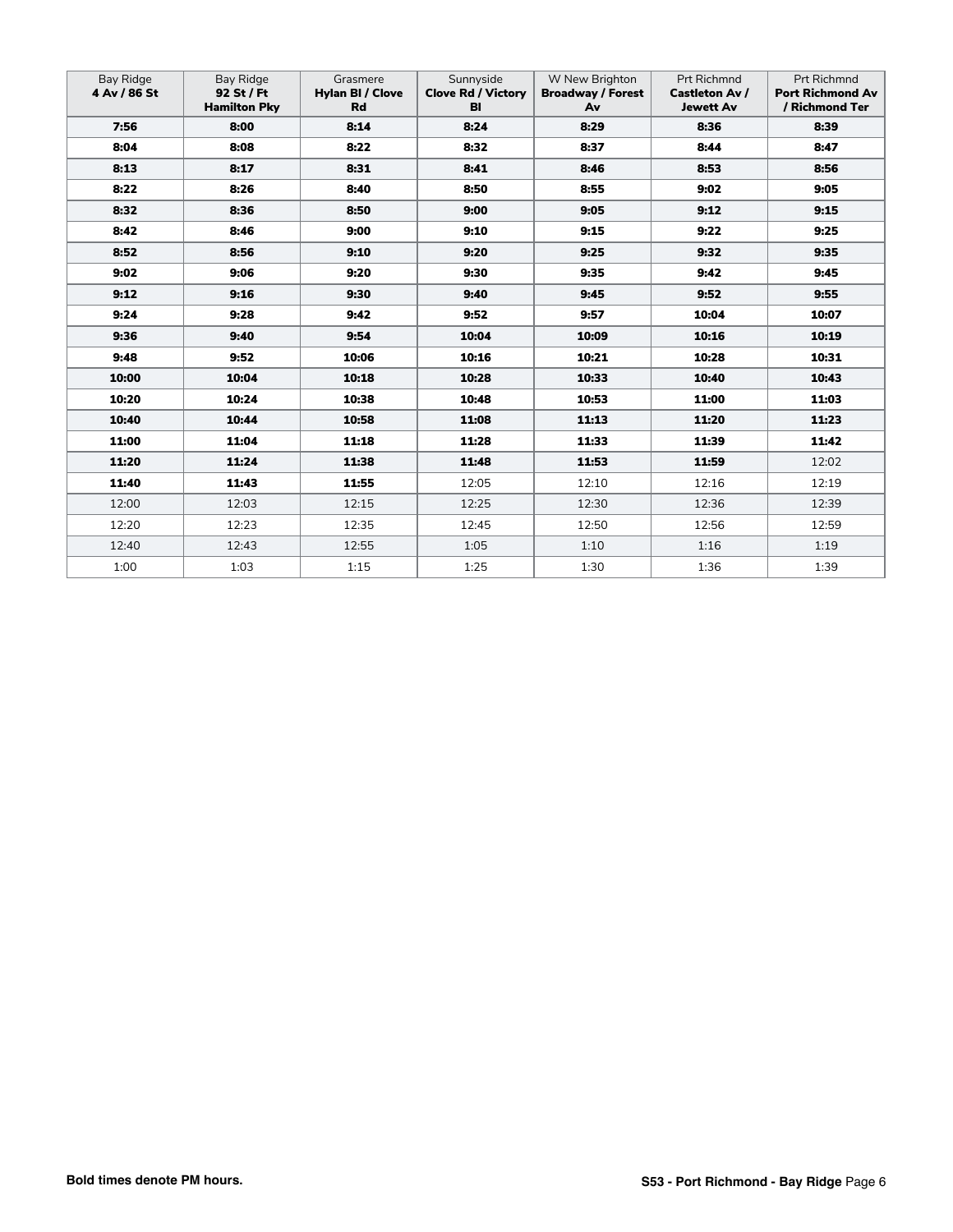| <b>To Bay Ridge</b><br><b>S53 Saturday</b>             |                                                                 |                                                  |                                              |                                     |                                                 |                           |  |
|--------------------------------------------------------|-----------------------------------------------------------------|--------------------------------------------------|----------------------------------------------|-------------------------------------|-------------------------------------------------|---------------------------|--|
| <b>Prt Richmnd</b><br><b>Richmond Ter /</b><br>Park Av | <b>Prt Richmnd</b><br><b>Castleton Av /</b><br><b>Jewett Av</b> | W New Brighton<br><b>Broadway / Forest</b><br>Av | Sunnyside<br><b>Clove Rd / Niagara</b><br>St | Grasmere<br>Hylan BI / Norway<br>Av | Arrochar<br>Lily Pond Av /<br><b>Mcclean Av</b> | Bay Ridge<br>4 Av / 86 St |  |
| 12:47                                                  | 12:50                                                           | 12:55                                            | 1:00                                         | 1:07                                | 1:12                                            | 1:20                      |  |
| 1:27                                                   | 1:30                                                            | 1:35                                             | 1:40                                         | 1:47                                | 1:52                                            | 2:00                      |  |
| 2:07                                                   | 2:10                                                            | 2:15                                             | 2:20                                         | 2:27                                | 2:32                                            | 2:40                      |  |
| 2:47                                                   | 2:50                                                            | 2:55                                             | 3:00                                         | 3:07                                | 3:12                                            | 3:20                      |  |
| 3:27                                                   | 3:30                                                            | 3:35                                             | 3:40                                         | 3:47                                | 3:52                                            | 4:00                      |  |
| 4:02                                                   | 4:05                                                            | 4:11                                             | 4:16                                         | 4:24                                | 4:29                                            | 4:37                      |  |
| 4:35                                                   | 4:38                                                            | 4:44                                             | 4:49                                         | 4:57                                | 5:02                                            | 5:11                      |  |
| 4:50                                                   | 4:53                                                            | 4:59                                             | 5:04                                         | 5:13                                | 5:18                                            | 5:27                      |  |
| 5:05                                                   | 5:08                                                            | 5:14                                             | 5:20                                         | 5:29                                | 5:34                                            | 5:43                      |  |
| 5:20                                                   | 5:23                                                            | 5:29                                             | 5:35                                         | 5:44                                | 5:49                                            | 5:58                      |  |
| 5:35                                                   | 5:38                                                            | 5:44                                             | 5:50                                         | 5:59                                | 6:04                                            | 6:13                      |  |
| 5:50                                                   | 5:53                                                            | 5:59                                             | 6:05                                         | 6:14                                | 6:19                                            | 6:28                      |  |
| 6:02                                                   | 6:05                                                            | 6:11                                             | 6:17                                         | 6:26                                | 6:31                                            | 6:40                      |  |
| 6:14                                                   | 6:17                                                            | 6:23                                             | 6:29                                         | 6:38                                | 6:44                                            | 6:53                      |  |
| 6:24                                                   | 6:27                                                            | 6:33                                             | 6:39                                         | 6:49                                | 6:55                                            | 7:04                      |  |
| 6:34                                                   | 6:38                                                            | 6:45                                             | 6:51                                         | 7:01                                | 7:07                                            | 7:16                      |  |
| 6:44                                                   | 6:48                                                            | 6:55                                             | 7:01                                         | 7:11                                | 7:17                                            | 7:26                      |  |
| 6:54                                                   | 6:58                                                            | 7:05                                             | 7:11                                         | 7:21                                | 7:27                                            | 7:36                      |  |
| 7:04                                                   | 7:08                                                            | 7:15                                             | 7:21                                         | 7:31                                | 7:37                                            | 7:47                      |  |
| 7:14                                                   | 7:18                                                            | 7:25                                             | 7:31                                         | 7:41                                | 7:47                                            | 7:57                      |  |
| 7:24                                                   | 7:28                                                            | 7:35                                             | 7:41                                         | 7:51                                | 7:57                                            | 8:07                      |  |
| 7:32                                                   | 7:36                                                            | 7:44                                             | 7:50                                         | 8:00                                | 8:06                                            | 8:16                      |  |
| 7:40                                                   | 7:44                                                            | 7:52                                             | 7:58                                         | 8:08                                | 8:14                                            | 8:24                      |  |
| 7:48                                                   | 7:52                                                            | 8:00                                             | 8:06                                         | 8:16                                | 8:22                                            | 8:32                      |  |
| 7:56                                                   | 8:00                                                            | 8:08                                             | 8:14                                         | 8:24                                | 8:30                                            | 8:40                      |  |
| 8:04                                                   | 8:08                                                            | 8:16                                             | 8:22                                         | 8:32                                | 8:38                                            | 8:48                      |  |
| 8:12                                                   | 8:16                                                            | 8:24                                             | 8:30                                         | 8:40                                | 8:46                                            | 8:56                      |  |
| 8:20                                                   | 8:24                                                            | 8:32                                             | 8:38                                         | 8:48                                | 8:54                                            | 9:04                      |  |
| 8:30                                                   | 8:34                                                            | 8:42                                             | 8:48                                         | 8:58                                | 9:04                                            | 9:14                      |  |
| 8:40                                                   | 8:44                                                            | 8:52                                             | 8:58                                         | 9:08                                | 9:14                                            | 9:24                      |  |
| 8:50                                                   | 8:54                                                            | 9:02                                             | 9:08                                         | 9:18                                | 9:24                                            | 9:34                      |  |
| 9:00                                                   | 9:04                                                            | 9:12                                             | 9:18                                         | 9:28                                | 9:34                                            | 9:44                      |  |
| 9:10                                                   | 9:14                                                            | 9:22                                             | 9:28                                         | 9:38                                | 9:44                                            | 9:54                      |  |
| 9:20                                                   | 9:24                                                            | 9:32                                             | 9:38                                         | 9:48                                | 9:54                                            | 10:04                     |  |
| 9:30                                                   | 9:34                                                            | 9:42                                             | 9:48                                         | 9:58                                | 10:04                                           | 10:14                     |  |
| 9:38                                                   | 9:42                                                            | 9:50                                             | 9:56                                         | 10:06                               | 10:12                                           | 10:22                     |  |
| 9:46                                                   | 9:50                                                            | 9:58                                             | 10:04                                        | 10:14                               | 10:20                                           | 10:30                     |  |
| 9:54                                                   | 9:58                                                            | 10:06                                            | 10:12                                        | 10:22                               | 10:28                                           | 10:38                     |  |
| 10:02                                                  | 10:06                                                           | 10:14                                            | 10:20                                        | 10:30                               | 10:36                                           | 10:46                     |  |
| 10:10                                                  | 10:14                                                           | 10:22                                            | 10:28                                        | 10:38                               | 10:44                                           | 10:54                     |  |
| 10:18                                                  | 10:22                                                           | 10:30                                            | 10:36                                        | 10:46                               | 10:52                                           | 11:02                     |  |
| 10:26                                                  | 10:30                                                           | 10:38                                            | 10:44                                        | 10:54                               | 11:00                                           | 11:10                     |  |
| 10:36                                                  | 10:40                                                           | 10:48                                            | 10:54                                        | 11:04                               | 11:10                                           | 11:20                     |  |
| 10:46                                                  | 10:50                                                           | 10:58                                            | 11:04                                        | 11:14                               | 11:20                                           | 11:30                     |  |
| 10:56                                                  | 11:00                                                           | 11:08                                            | 11:14                                        | 11:24                               | 11:30                                           | 11:40                     |  |
| 11:06                                                  | 11:10                                                           | 11:18                                            | 11:24                                        | 11:34                               | 11:40                                           | 11:50                     |  |
| 11:16                                                  | 11:20                                                           | 11:28                                            | 11:34                                        | 11:44                               | 11:50                                           | 12:00                     |  |
| 11:26                                                  | 11:30                                                           | 11:38                                            | 11:44                                        | 11:54                               | 12:00                                           | 12:10                     |  |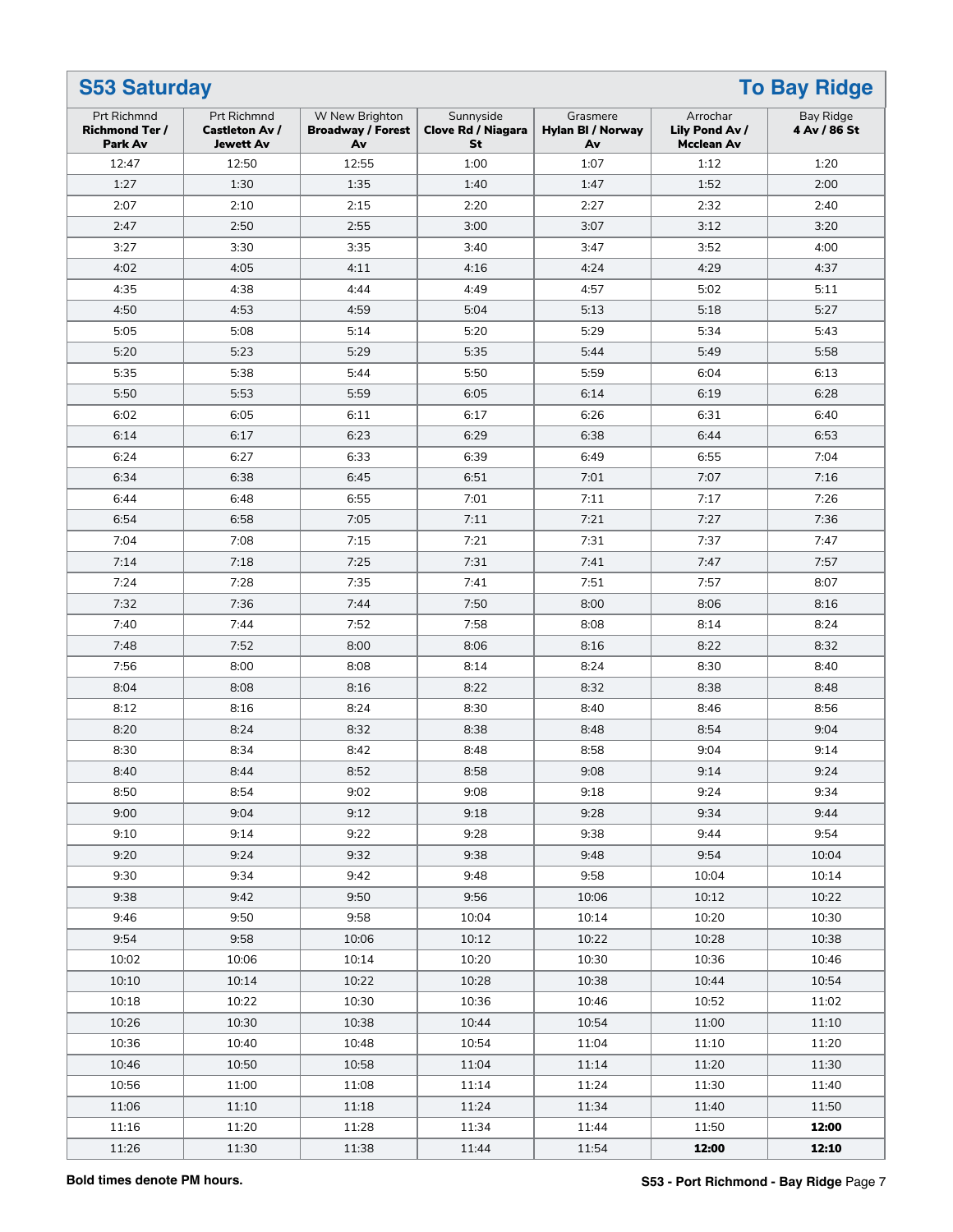| Prt Richmnd<br><b>Richmond Ter /</b><br>Park Av | <b>Prt Richmnd</b><br><b>Castleton Av /</b><br><b>Jewett Av</b> | W New Brighton<br><b>Broadway / Forest</b><br>Av | Sunnyside<br><b>Clove Rd / Niagara</b><br>St | Grasmere<br><b>Hylan BI / Norway</b><br>Av | Arrochar<br>Lily Pond Av /<br><b>Mcclean Av</b> | <b>Bay Ridge</b><br>4 Av / 86 St |
|-------------------------------------------------|-----------------------------------------------------------------|--------------------------------------------------|----------------------------------------------|--------------------------------------------|-------------------------------------------------|----------------------------------|
| 11:36                                           | 11:40                                                           | 11:48                                            | 11:54                                        | 12:04                                      | 12:10                                           | 12:20                            |
| 11:44                                           | 11:48                                                           | 11:56                                            | 12:02                                        | 12:12                                      | 12:18                                           | 12:28                            |
| 11:52                                           | 11:56                                                           | 12:04                                            | 12:10                                        | 12:20                                      | 12:26                                           | 12:36                            |
| 12:00                                           | 12:04                                                           | 12:12                                            | 12:18                                        | 12:28                                      | 12:34                                           | 12:44                            |
| 12:08                                           | 12:12                                                           | 12:20                                            | 12:26                                        | 12:36                                      | 12:42                                           | 12:52                            |
| 12:16                                           | 12:20                                                           | 12:28                                            | 12:34                                        | 12:44                                      | 12:50                                           | 1:00                             |
| 12:24                                           | 12:28                                                           | 12:36                                            | 12:42                                        | 12:52                                      | 12:58                                           | 1:08                             |
| 12:32                                           | 12:36                                                           | 12:44                                            | 12:50                                        | 1:00                                       | 1:06                                            | 1:16                             |
| 12:40                                           | 12:44                                                           | 12:52                                            | 12:58                                        | 1:08                                       | 1:14                                            | 1:24                             |
| 12:50                                           | 12:54                                                           | 1:02                                             | 1:08                                         | 1:18                                       | 1:24                                            | 1:34                             |
| 1:00                                            | 1:04                                                            | 1:12                                             | 1:18                                         | 1:28                                       | 1:34                                            | 1:44                             |
| 1:10                                            | 1:14                                                            | 1:22                                             | 1:28                                         | 1:38                                       | 1:44                                            | 1:54                             |
| 1:18                                            | 1:22                                                            | 1:30                                             | 1:36                                         | 1:46                                       | 1:52                                            | 2:02                             |
| 1:26                                            | 1:30                                                            | 1:38                                             | 1:44                                         | 1:54                                       | 2:00                                            | 2:11                             |
| 1:34                                            | 1:38                                                            | 1:46                                             | 1:52                                         | 2:02                                       | 2:09                                            | 2:20                             |
| 1:42                                            | 1:46                                                            | 1:54                                             | 2:00                                         | 2:10                                       | 2:17                                            | 2:28                             |
| 1:50                                            | 1:54                                                            | 2:02                                             | 2:08                                         | 2:18                                       | 2:25                                            | 2:36                             |
| 1:58                                            | 2:02                                                            | 2:10                                             | 2:16                                         | 2:26                                       | 2:33                                            | 2:44                             |
| 2:06                                            | 2:10                                                            | 2:18                                             | 2:24                                         | 2:34                                       | 2:41                                            | 2:52                             |
| 2:14                                            | 2:18                                                            | 2:26                                             | 2:32                                         | 2:42                                       | 2:49                                            | 3:00                             |
| 2:22                                            | 2:26                                                            | 2:34                                             | 2:40                                         | 2:50                                       | 2:57                                            | 3:08                             |
| 2:30                                            | 2:34                                                            | 2:42                                             | 2:48                                         | 2:58                                       | 3:05                                            | 3:16                             |
| 2:38                                            | 2:42                                                            | 2:50                                             | 2:56                                         | 3:06                                       | 3:13                                            | 3:24                             |
| 2:46                                            | 2:50                                                            | 2:58                                             | 3:04                                         | 3:14                                       | 3:21                                            | 3:32                             |
| 2:54                                            | 2:58                                                            | 3:06                                             | 3:12                                         | 3:22                                       | 3:29                                            | 3:40                             |
| 3:02                                            | 3:06                                                            | 3:14                                             | 3:20                                         | 3:30                                       | 3:37                                            | 3:48                             |
| 3:10                                            | 3:14                                                            | 3:22                                             | 3:28                                         | 3:38                                       | 3:45                                            | 3:56                             |
| 3:18                                            | 3:22                                                            | 3:30                                             | 3:36                                         | 3:46                                       | 3:53                                            | 4:04                             |
| 3:26                                            | 3:30                                                            | 3:38                                             | 3:44                                         | 3:54                                       | 4:01                                            | 4:11                             |
| 3:34                                            | 3:38                                                            | 3:46                                             | 3:52                                         | 4:02                                       | 4:08                                            | 4:18                             |
| 3:42                                            | 3:46                                                            | 3:54                                             | 4:00                                         | 4:10                                       | 4:16                                            | 4:26                             |
| 3:50                                            | 3:54                                                            | 4:02                                             | 4:08                                         | 4:18                                       | 4:24                                            | 4:34                             |
| 3:58                                            | 4:02                                                            | 4:10                                             | 4:16                                         | 4:26                                       | 4:32                                            | 4:42                             |
| 4:06                                            | 4:10                                                            | 4:18                                             | 4:24                                         | 4:34                                       | 4:40                                            | 4:50                             |
| 4:15                                            | 4:19                                                            | 4:27                                             | 4:33                                         | 4:43                                       | 4:49                                            | 4:59                             |
| 4:25                                            | 4:29                                                            | 4:37                                             | 4:43                                         | 4:53                                       | 4:59                                            | 5:09                             |
| 4:35                                            | 4:39                                                            | 4:47                                             | 4:53                                         | 5:03                                       | 5:09                                            | 5:19                             |
| 4:45                                            | 4:49                                                            | 4:57                                             | 5:03                                         | 5:13                                       | 5:19                                            | 5:29                             |
| 4:55                                            | 4:59                                                            | 5:07                                             | 5:13                                         | 5:23                                       | 5:29                                            | 5:39                             |
| 5:05                                            | 5:09                                                            | 5:17                                             | 5:23                                         | 5:33                                       | 5:39                                            | 5:49                             |
| 5:15                                            | 5:19                                                            | 5:27                                             | 5:33                                         | 5:43                                       | 5:49                                            | 5:59                             |
| 5:25                                            | 5:29                                                            | 5:37                                             | 5:43                                         | 5:53                                       | 5:59                                            | 6:09                             |
| 5:35                                            | 5:39                                                            | 5:47                                             | 5:53                                         | 6:03                                       | 6:09                                            | 6:19                             |
| 5:45                                            | 5:49                                                            | 5:57                                             | 6:03                                         | 6:13                                       | 6:19                                            | 6:29                             |
| 5:57                                            | 6:01                                                            | 6:09                                             | 6:15                                         | 6:25                                       | 6:31                                            | 6:41                             |
| 6:09                                            | 6:13                                                            | 6:21                                             | 6:27                                         | 6:37                                       | 6:43                                            | 6:53                             |
| 6:21                                            | 6:25                                                            | 6:33                                             | 6:39                                         | 6:49                                       | 6:55                                            | 7:05                             |
| 6:36                                            | 6:40                                                            | 6:48                                             | 6:54                                         | 7:04                                       | 7:10                                            | 7:20                             |
| 6:51                                            | 6:55                                                            | 7:03                                             | 7:09                                         | 7:19                                       | 7:25                                            | 7:35                             |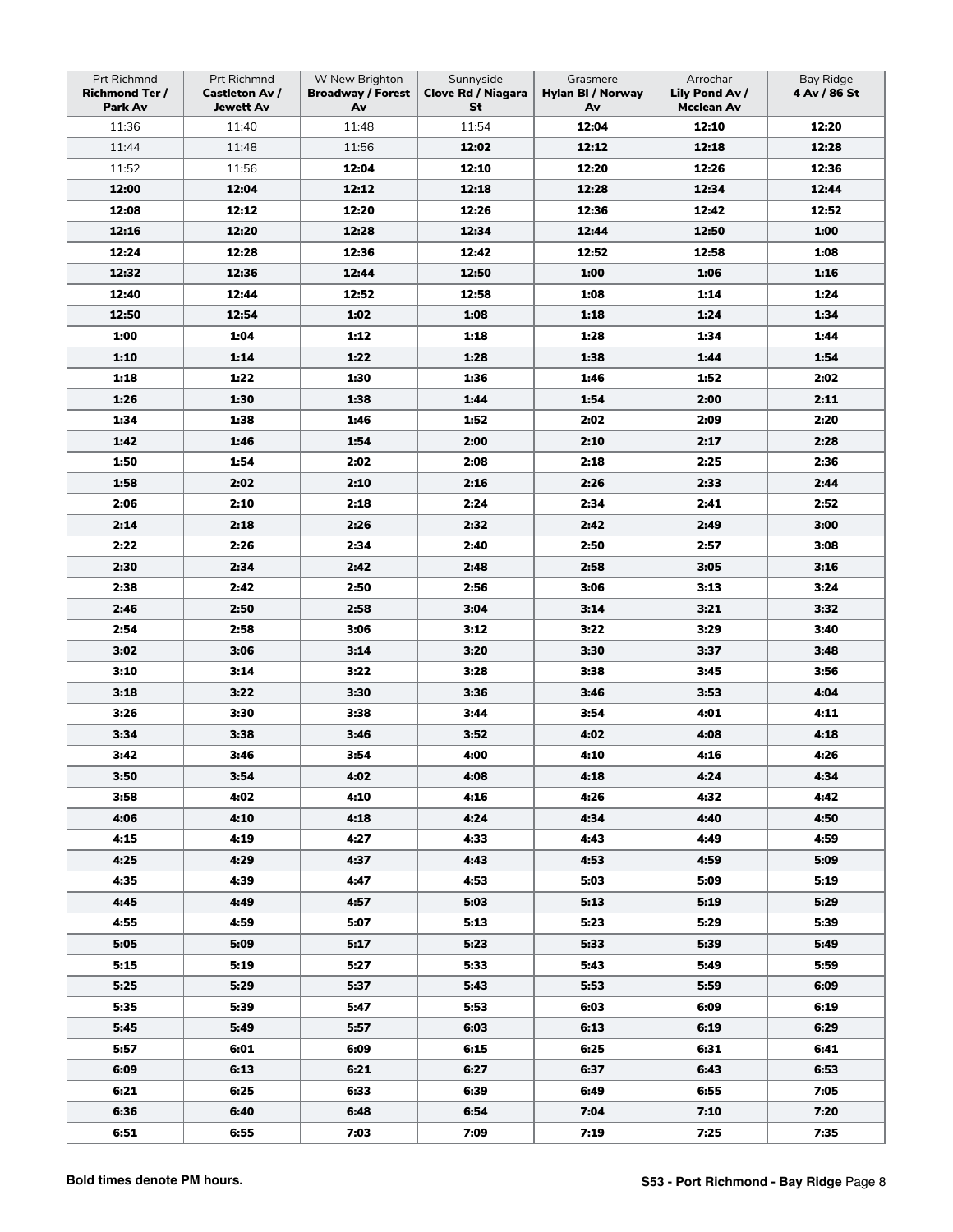| <b>Prt Richmnd</b><br><b>Richmond Ter /</b><br>Park Av | <b>Prt Richmnd</b><br><b>Castleton Av /</b><br><b>Jewett Av</b> | W New Brighton<br><b>Broadway / Forest</b><br>Av | Sunnyside<br>Clove Rd / Niagara<br>St | Grasmere<br>Hylan BI / Norway<br>Av | Arrochar<br>Lily Pond Av /<br><b>Mcclean Av</b> | Bay Ridge<br>4 Av / 86 St |
|--------------------------------------------------------|-----------------------------------------------------------------|--------------------------------------------------|---------------------------------------|-------------------------------------|-------------------------------------------------|---------------------------|
| 7:06                                                   | 7:10                                                            | 7:18                                             | 7:24                                  | 7:34                                | 7:40                                            | 7:49                      |
| 7:21                                                   | 7:25                                                            | 7:33                                             | 7:38                                  | 7:47                                | 7:53                                            | 8:02                      |
| 7:36                                                   | 7:40                                                            | 7:47                                             | 7:52                                  | 8:01                                | 8:07                                            | 8:16                      |
| 7:51                                                   | 7:55                                                            | 8:02                                             | 8:07                                  | 8:16                                | 8:22                                            | 8:31                      |
| 8:06                                                   | 8:10                                                            | 8:17                                             | 8:22                                  | 8:31                                | 8:36                                            | 8:45                      |
| 8:21                                                   | 8:25                                                            | 8:32                                             | 8:37                                  | 8:45                                | 8:50                                            | 8:59                      |
| 8:36                                                   | 8:40                                                            | 8:47                                             | 8:52                                  | 9:00                                | 9:05                                            | 9:14                      |
| 8:51                                                   | 8:55                                                            | 9:02                                             | 9:07                                  | 9:15                                | 9:20                                            | 9:29                      |
| 9:06                                                   | 9:10                                                            | 9:17                                             | 9:22                                  | 9:30                                | 9:35                                            | 9:44                      |
| 9:21                                                   | 9:25                                                            | 9:32                                             | 9:37                                  | 9:45                                | 9:50                                            | 9:59                      |
| 9:36                                                   | 9:40                                                            | 9:47                                             | 9:52                                  | 10:00                               | 10:05                                           | 10:14                     |
| 9:55                                                   | 9:59                                                            | 10:06                                            | 10:11                                 | 10:19                               | 10:24                                           | 10:33                     |
| 10:15                                                  | 10:19                                                           | 10:26                                            | 10:31                                 | 10:38                               | 10:43                                           | 10:51                     |
| 10:35                                                  | 10:38                                                           | 10:44                                            | 10:49                                 | 10:56                               | 11:01                                           | 11:09                     |
| 10:55                                                  | 10:58                                                           | 11:04                                            | 11:09                                 | 11:16                               | 11:21                                           | 11:29                     |
| 11:15                                                  | 11:18                                                           | 11:24                                            | 11:29                                 | 11:36                               | 11:41                                           | 11:49                     |
| 11:35                                                  | 11:38                                                           | 11:44                                            | 11:49                                 | 11:56                               | 12:01                                           | 12:09                     |
| 12:00                                                  | 12:03                                                           | 12:09                                            | 12:14                                 | 12:21                               | 12:26                                           | 12:34                     |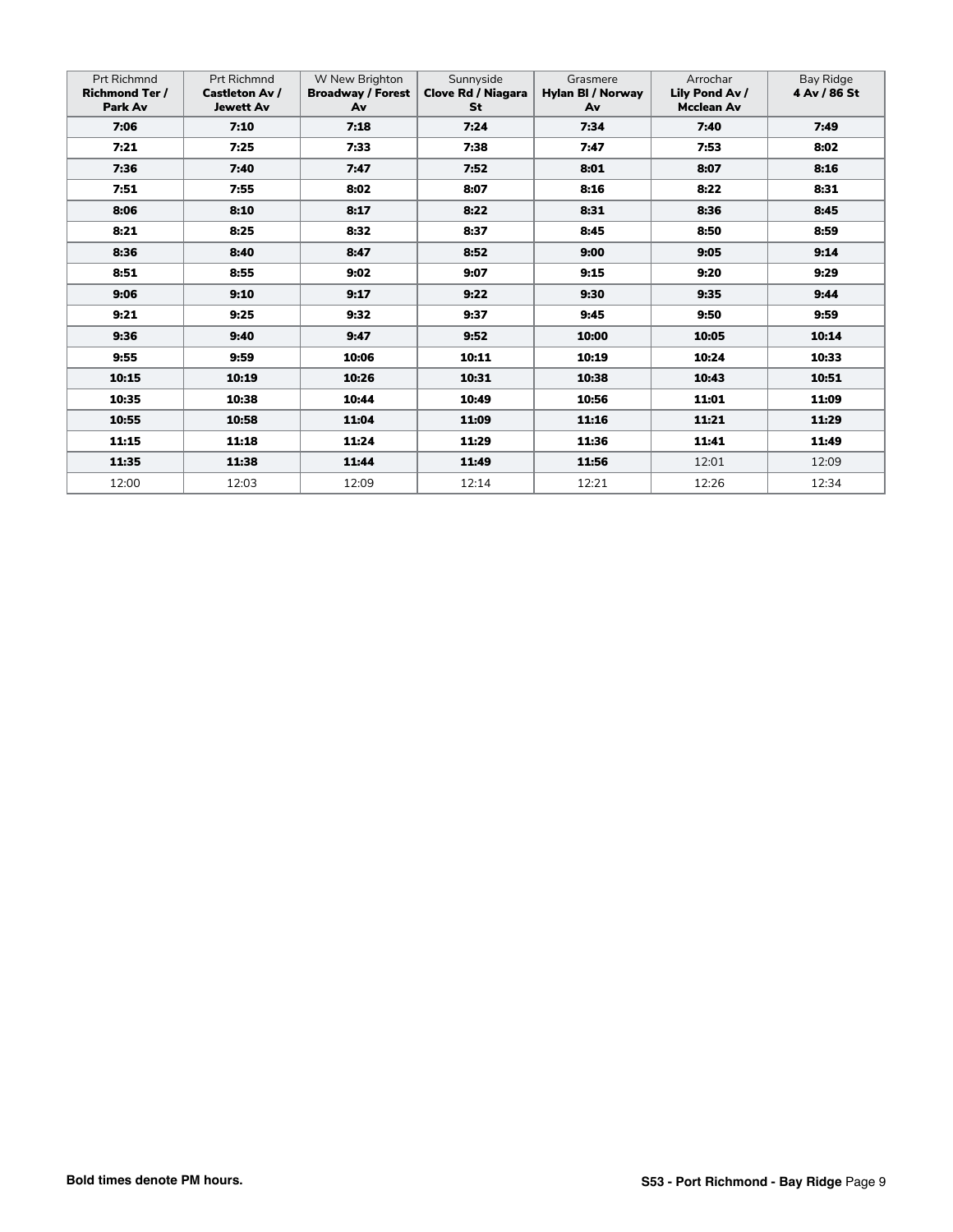| <b>S53 Saturday</b>       |                                                |                                                  |                                              |                                                  |                                                                 | <b>To Port Richmond</b>                                         |
|---------------------------|------------------------------------------------|--------------------------------------------------|----------------------------------------------|--------------------------------------------------|-----------------------------------------------------------------|-----------------------------------------------------------------|
| Bay Ridge<br>4 Av / 86 St | Bay Ridge<br>92 St / Ft<br><b>Hamilton Pky</b> | Grasmere<br><b>Hylan BI / Clove</b><br><b>Rd</b> | Sunnyside<br><b>Clove Rd / Victory</b><br>BI | W New Brighton<br><b>Broadway / Forest</b><br>Av | <b>Prt Richmnd</b><br><b>Castleton Av /</b><br><b>Jewett Av</b> | <b>Prt Richmnd</b><br><b>Port Richmond Av</b><br>/ Richmond Ter |
| 1:25                      | 1:28                                           | 1:40                                             | 1:49                                         | 1:53                                             | 1:59                                                            | 2:02                                                            |
| 2:05                      | 2:08                                           | 2:20                                             | 2:29                                         | 2:33                                             | 2:38                                                            | 2:41                                                            |
| 2:45                      | 2:48                                           | 2:59                                             | 3:06                                         | 3:09                                             | 3:14                                                            | 3:17                                                            |
| 3:25                      | 3:28                                           | 3:39                                             | 3:46                                         | 3:49                                             | 3:54                                                            | 3:57                                                            |
| 4:05                      | 4:08                                           | 4:19                                             | 4:26                                         | 4:29                                             | 4:34                                                            | 4:37                                                            |
| 4:45                      | 4:48                                           | 4:59                                             | 5:06                                         | 5:10                                             | 5:16                                                            | 5:19                                                            |
| 5:15                      | 5:18                                           | 5:30                                             | 5:38                                         | 5:42                                             | 5:48                                                            | 5:51                                                            |
| 5:45                      | 5:48                                           | 6:00                                             | 6:08                                         | 6:12                                             | 6:18                                                            | 6:21                                                            |
| 6:00                      | 6:03                                           | 6:15                                             | 6:23                                         | 6:27                                             | 6:33                                                            | 6:36                                                            |
| 6:15                      | 6:18                                           | 6:30                                             | 6:41                                         | 6:45                                             | 6:51                                                            | 6:54                                                            |
| 6:30                      | 6:34                                           | 6:47                                             | 6:58                                         | 7:02                                             | 7:08                                                            | 7:11                                                            |
| 6:45                      | 6:49                                           | 7:02                                             | 7:13                                         | 7:17                                             | 7:23                                                            | 7:26                                                            |
| 6:58                      | 7:02                                           | 7:15                                             | 7:26                                         | 7:30                                             | 7:36                                                            | 7:39                                                            |
| 7:10                      | 7:14                                           | 7:27                                             | 7:38                                         | 7:42                                             | 7:48                                                            | 7:51                                                            |
| 7:20                      | 7:24                                           | 7:37                                             | 7:48                                         | 7:52                                             | 7:58                                                            | 8:01                                                            |
| 7:30                      | 7:34                                           | 7:47                                             | 7:58                                         | 8:02                                             | 8:08                                                            | 8:11                                                            |
| 7:40                      | 7:44                                           | 7:57                                             | 8:08                                         | 8:12                                             | 8:18                                                            | 8:21                                                            |
| 7:50                      | 7:54                                           | 8:07                                             | 8:18                                         | 8:22                                             | 8:28                                                            | 8:31                                                            |
| 8:00                      | 8:04                                           | 8:17                                             | 8:28                                         | 8:32                                             | 8:39                                                            | 8:42                                                            |
| 8:10                      | 8:14                                           | 8:27                                             | 8:38                                         | 8:43                                             | 8:50                                                            | 8:53                                                            |
| 8:20                      | 8:24                                           | 8:37                                             | 8:48                                         | 8:53                                             | 9:00                                                            | 9:03                                                            |
| 8:30                      | 8:34                                           | 8:47                                             | 8:58                                         | 9:03                                             | 9:10                                                            | 9:13                                                            |
| 8:38                      | 8:42                                           | 8:55                                             | 9:06                                         | 9:11                                             | 9:18                                                            | 9:21                                                            |
| 8:46                      | 8:50                                           | 9:03                                             | 9:14                                         | 9:19                                             | 9:26                                                            | 9:29                                                            |
| 8:54                      | 8:58                                           | 9:11                                             | 9:22                                         | 9:27                                             | 9:34                                                            | 9:37                                                            |
| 9:02                      | 9:06                                           | 9:19                                             | 9:30                                         | 9:35                                             | 9:42                                                            | 9:45                                                            |
| 9:10                      | 9:14                                           | 9:27                                             | 9:38                                         | 9:43                                             | 9:50                                                            | 9:53                                                            |
| 9:18                      | 9:22                                           | 9:35                                             | 9:46                                         | 9:51                                             | 9:58                                                            | 10:01                                                           |
| 9:26                      | 9:30                                           | 9:43                                             | 9:54                                         | 9:59                                             | 10:06                                                           | 10:09                                                           |
| 9:36                      | 9:40                                           | 9:53                                             | 10:04                                        | 10:09                                            | 10:16                                                           | 10:19                                                           |
| 9:46                      | 9:50                                           | 10:03                                            | 10:14                                        | 10:19                                            | 10:26                                                           | 10:29                                                           |
| 9:56                      | 10:00                                          | 10:13                                            | 10:24                                        | 10:29                                            | 10:36                                                           | 10:39                                                           |
| 10:06                     | 10:10                                          | 10:23                                            | 10:34                                        | 10:40                                            | 10:48                                                           | 10:51                                                           |
| 10:16                     | 10:20                                          | 10:33                                            | 10:44                                        | 10:50                                            | 10:58                                                           | 11:01                                                           |
| 10:26                     | 10:30                                          | 10:44                                            | 10:55                                        | 11:01                                            | 11:09                                                           | 11:12                                                           |
| 10:34                     | 10:38                                          | 10:52                                            | 11:03                                        | 11:09                                            | 11:17                                                           | 11:20                                                           |
| 10:42                     | 10:46                                          | 11:00                                            | 11:11                                        | 11:17                                            | 11:25                                                           | 11:28                                                           |
| 10:50                     | 10:54                                          | 11:08                                            | 11:19                                        | 11:25                                            | 11:33                                                           | 11:36                                                           |
| 10:58                     | 11:02                                          | 11:16                                            | 11:27                                        | 11:33                                            | 11:41                                                           | 11:44                                                           |
| 11:08                     | 11:12                                          | 11:26                                            | 11:37                                        | 11:43                                            | 11:51                                                           | 11:54                                                           |
| 11:18                     | 11:22                                          | 11:36                                            | 11:47                                        | 11:53                                            | 12:01                                                           | 12:04                                                           |
| 11:28                     | 11:32                                          | 11:46                                            | 11:57                                        | 12:03                                            | 12:11                                                           | 12:14                                                           |
| 11:38                     | 11:42                                          | 11:56                                            | 12:07                                        | 12:13                                            | 12:21                                                           | 12:24                                                           |
| 11:48                     | 11:52                                          | 12:06                                            | 12:17                                        | 12:23                                            | 12:31                                                           | 12:34                                                           |
| 11:58                     | 12:02                                          | 12:16                                            | 12:27                                        | 12:33                                            | 12:41                                                           | 12:44                                                           |
| 12:08                     | 12:12                                          | 12:26                                            | 12:37                                        | 12:43                                            | 12:51                                                           | 12:54                                                           |
| 12:18                     | 12:22                                          | 12:36                                            | 12:47                                        | 12:53                                            | 1:01                                                            | 1:04                                                            |
| 12:28                     | 12:32                                          | 12:46                                            | 12:57                                        | 1:03                                             | 1:11                                                            | 1:14                                                            |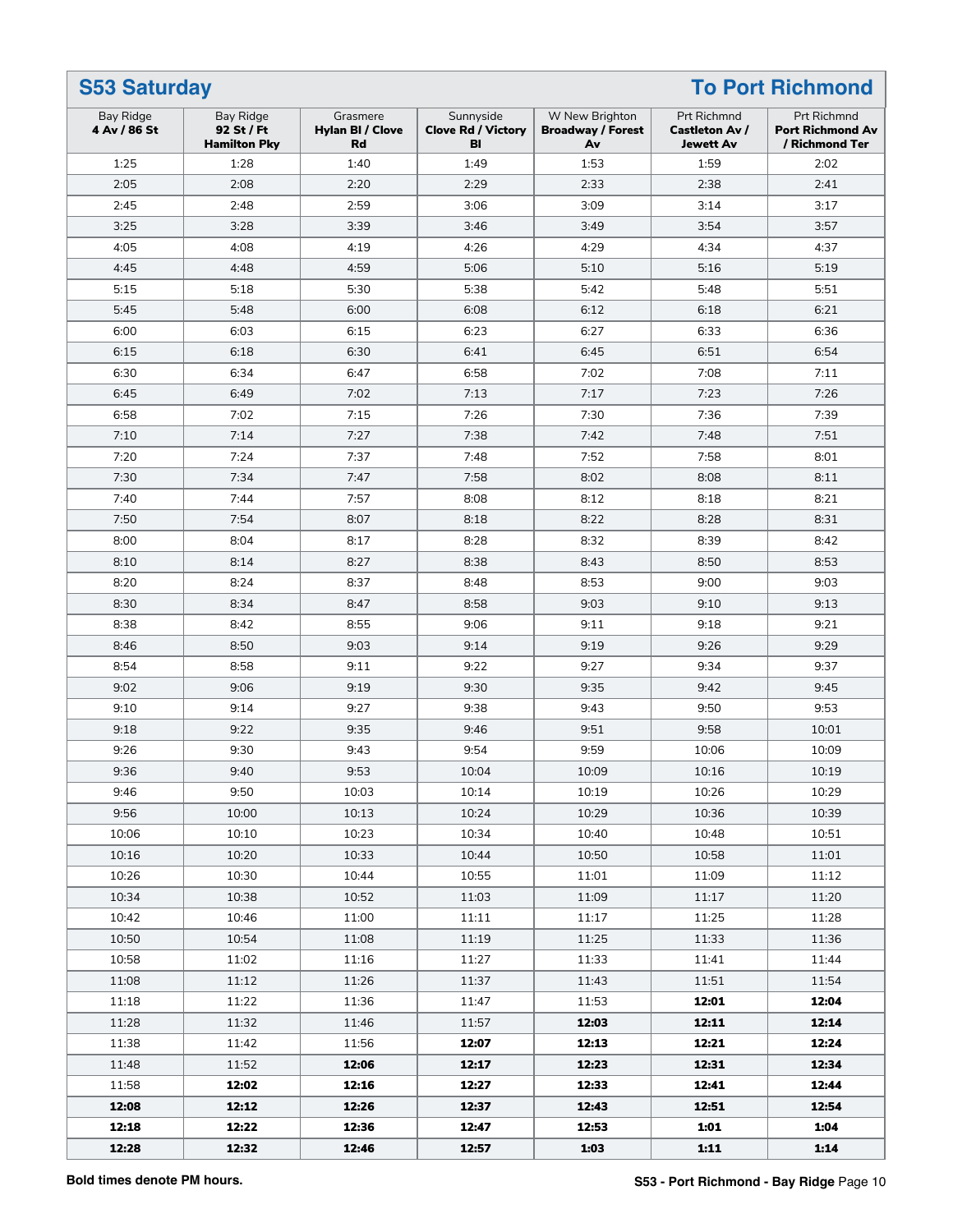| <b>Bay Ridge</b><br>4 Av / 86 St | <b>Bay Ridge</b><br>92 St / Ft<br><b>Hamilton Pky</b> | Grasmere<br>Hylan BI / Clove<br>Rd | Sunnyside<br><b>Clove Rd / Victory</b><br>BI | W New Brighton<br><b>Broadway / Forest</b><br>Av | Prt Richmnd<br><b>Castleton Av /</b><br><b>Jewett Av</b> | Prt Richmnd<br><b>Port Richmond Av</b><br>/ Richmond Ter |
|----------------------------------|-------------------------------------------------------|------------------------------------|----------------------------------------------|--------------------------------------------------|----------------------------------------------------------|----------------------------------------------------------|
| 12:38                            | 12:42                                                 | 12:56                              | 1:07                                         | 1:13                                             | 1:21                                                     | 1:24                                                     |
| 12:48                            | 12:52                                                 | 1:06                               | 1:17                                         | 1:23                                             | 1:31                                                     | 1:34                                                     |
| 12:58                            | 1:02                                                  | 1:16                               | 1:27                                         | 1:33                                             | 1:41                                                     | 1:44                                                     |
| 1:06                             | 1:10                                                  | 1:24                               | 1:35                                         | 1:41                                             | 1:49                                                     | 1:52                                                     |
| 1:14                             | 1:18                                                  | 1:32                               | 1:43                                         | 1:49                                             | 1:57                                                     | 2:00                                                     |
| 1:22                             | 1:26                                                  | 1:40                               | 1:51                                         | 1:57                                             | 2:05                                                     | 2:08                                                     |
| 1:30                             | 1:34                                                  | 1:48                               | 1:59                                         | 2:05                                             | 2:13                                                     | 2:16                                                     |
| 1:38                             | 1:42                                                  | 1:56                               | 2:07                                         | 2:13                                             | 2:21                                                     | 2:24                                                     |
| 1:46                             | 1:50                                                  | 2:04                               | 2:15                                         | 2:21                                             | 2:29                                                     | 2:32                                                     |
| 1:54                             | 1:58                                                  | 2:12                               | 2:23                                         | 2:29                                             | 2:37                                                     | 2:40                                                     |
| 2:02                             | 2:06                                                  | 2:20                               | 2:31                                         | 2:37                                             | 2:45                                                     | 2:48                                                     |
| 2:10                             | 2:14                                                  | 2:28                               | 2:39                                         | 2:45                                             | 2:53                                                     | 2:56                                                     |
| 2:20                             | 2:24                                                  | 2:38                               | 2:49                                         | 2:55                                             | 3:03                                                     | 3:06                                                     |
| 2:30                             | 2:34                                                  | 2:48                               | 2:59                                         | 3:05                                             | 3:13                                                     | 3:16                                                     |
| 2:40                             | 2:44                                                  | 2:58                               | 3:09                                         | 3:15                                             | 3:23                                                     | 3:26                                                     |
| 2:50                             | 2:54                                                  | 3:08                               | 3:19                                         | 3:25                                             | 3:33                                                     | 3:36                                                     |
| 2:58                             | 3:02                                                  | 3:16                               | 3:27                                         | 3:33                                             | 3:41                                                     | 3:44                                                     |
| 3:06                             | 3:10                                                  | 3:24                               | 3:35                                         | 3:41                                             | 3:49                                                     | 3:52                                                     |
| 3:14                             | 3:18                                                  | 3:32                               | 3:43                                         | 3:49                                             | 3:57                                                     | 4:00                                                     |
| 3:22                             | 3:26                                                  | 3:40                               | 3:51                                         | 3:57                                             | 4:05                                                     | 4:08                                                     |
| 3:30                             | 3:34                                                  | 3:48                               | 3:59                                         | 4:05                                             | 4:13                                                     | 4:16                                                     |
| 3:38                             | 3:42                                                  | 3:56                               | 4:07                                         | 4:13                                             | 4:21                                                     | 4:24                                                     |
| 3:46                             | 3:50                                                  | 4:04                               | 4:15                                         | 4:21                                             | 4:29                                                     | 4:32                                                     |
| 3:54                             | 3:58                                                  | 4:12                               | 4:23                                         | 4:29                                             | 4:37                                                     | 4:40                                                     |
| 4:02                             | 4:06                                                  | 4:20                               | 4:31                                         | 4:37                                             | 4:45                                                     | 4:48                                                     |
| 4:10                             | 4:14                                                  | 4:28                               | 4:39                                         | 4:45                                             | 4:53                                                     | 4:56                                                     |
| 4:18                             | 4:22                                                  | 4:36                               | 4:47                                         | 4:53                                             | 5:01                                                     | 5:04                                                     |
| 4:26                             | 4:30                                                  | 4:44                               | 4:55                                         | 5:01                                             | 5:09                                                     | 5:12                                                     |
| 4:34                             | 4:38                                                  | 4:52                               | 5:03                                         | 5:09                                             | 5:17                                                     | 5:20                                                     |
| 4:42                             | 4:46                                                  | 5:00                               | 5:11                                         | 5:17                                             | 5:25                                                     | 5:28                                                     |
| 4:50                             | 4:54                                                  | 5:08                               | 5:19                                         | 5:25                                             | 5:33                                                     | 5:36                                                     |
| 4:58                             | 5:02                                                  | 5:16                               | 5:27                                         | 5:33                                             | 5:41                                                     | 5:44                                                     |
| 5:06                             | 5:10                                                  | 5:24                               | 5:35                                         | 5:41                                             | 5:49                                                     | 5:52                                                     |
| 5:14                             | 5:18                                                  | 5:32                               | 5:43                                         | 5:49                                             | 5:57                                                     | 6:00                                                     |
| 5:22                             | 5:26                                                  | 5:40                               | 5:51                                         | 5:57                                             | 6:05                                                     | 6:08                                                     |
| 5:30                             | 5:34                                                  | 5:48                               | 5:59                                         | 6:05                                             | 6:13                                                     | 6:16                                                     |
| 5:38                             | 5:42                                                  | 5:56                               | 6:07                                         | 6:13                                             | 6:21                                                     | 6:24                                                     |
| 5:46                             | 5:50                                                  | 6:04                               | 6:15                                         | 6:21                                             | 6:29                                                     | 6:32                                                     |
| 5:54                             | 5:58                                                  | 6:12                               | 6:23                                         | 6:29                                             | 6:37                                                     | 6:40                                                     |
| 6:02                             | 6:06                                                  | 6:20                               | 6:31                                         | 6:37                                             | 6:45                                                     | 6:48                                                     |
| 6:10                             | 6:14                                                  | 6:28                               | 6:39                                         | 6:45                                             | 6:53                                                     | 6:56                                                     |
| 6:20                             | 6:24                                                  | 6:38                               | 6:49                                         | 6:55                                             | 7:03                                                     | 7:06                                                     |
| 6:30                             | 6:34                                                  | 6:48                               | 6:59                                         | 7:05                                             | 7:13                                                     | 7:16                                                     |
| 6:42                             | 6:46                                                  | 7:00                               | 7:11                                         | 7:17                                             | 7:25                                                     | 7:28                                                     |
| 6:54                             | 6:58                                                  | 7:12                               | 7:23                                         | 7:29                                             | 7:37                                                     | 7:40                                                     |
| 7:06                             | 7:10                                                  | 7:24                               | 7:35                                         | 7:40                                             | 7:47                                                     | 7:50                                                     |
| 7:18                             | 7:22                                                  | 7:36                               | 7:46                                         | 7:51                                             | 7:58                                                     | 8:01                                                     |
| 7:30                             | 7:33                                                  | 7:46                               | 7:56                                         | 8:01                                             | 8:08                                                     | 8:11                                                     |
| 7:45                             | 7:48                                                  | 8:01                               | 8:11                                         | 8:16                                             | 8:23                                                     | 8:26                                                     |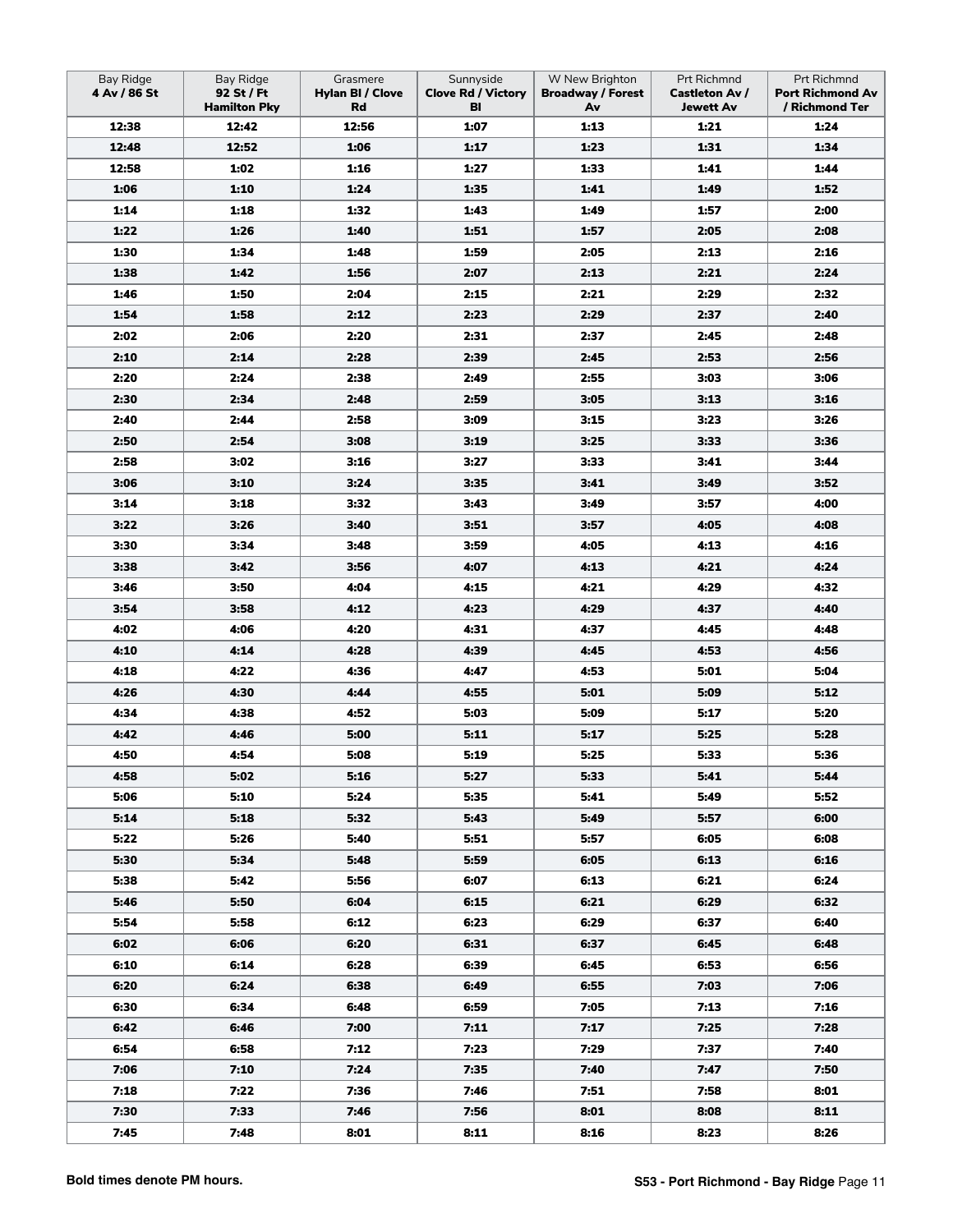| Bay Ridge<br>4 Av / 86 St | Bay Ridge<br>92 St / Ft<br><b>Hamilton Pky</b> | Grasmere<br><b>Hylan BI / Clove</b><br><b>Rd</b> | Sunnyside<br><b>Clove Rd / Victory</b><br>BI | W New Brighton<br><b>Broadway / Forest</b><br>Av | <b>Prt Richmnd</b><br><b>Castleton Av /</b><br><b>Jewett Av</b> | <b>Prt Richmnd</b><br><b>Port Richmond Av</b><br>/ Richmond Ter |
|---------------------------|------------------------------------------------|--------------------------------------------------|----------------------------------------------|--------------------------------------------------|-----------------------------------------------------------------|-----------------------------------------------------------------|
| 8:00                      | 8:03                                           | 8:16                                             | 8:26                                         | 8:31                                             | 8:38                                                            | 8:41                                                            |
| 8:15                      | 8:18                                           | 8:31                                             | 8:41                                         | 8:46                                             | 8:53                                                            | 8:56                                                            |
| 8:30                      | 8:33                                           | 8:46                                             | 8:56                                         | 9:01                                             | 9:08                                                            | 9:11                                                            |
| 8:45                      | 8:48                                           | 9:01                                             | 9:11                                         | 9:16                                             | 9:23                                                            | 9:26                                                            |
| 9:00                      | 9:03                                           | 9:16                                             | 9:26                                         | 9:31                                             | 9:38                                                            | 9:41                                                            |
| 9:15                      | 9:18                                           | 9:31                                             | 9:41                                         | 9:46                                             | 9:53                                                            | 9:56                                                            |
| 9:30                      | 9:33                                           | 9:46                                             | 9:56                                         | 10:01                                            | 10:08                                                           | 10:11                                                           |
| 9:45                      | 9:48                                           | 10:01                                            | 10:11                                        | 10:16                                            | 10:23                                                           | 10:26                                                           |
| 10:00                     | 10:03                                          | 10:16                                            | 10:26                                        | 10:31                                            | 10:38                                                           | 10:41                                                           |
| 10:15                     | 10:18                                          | 10:31                                            | 10:41                                        | 10:46                                            | 10:53                                                           | 10:56                                                           |
| 10:30                     | 10:33                                          | 10:46                                            | 10:56                                        | 11:01                                            | 11:08                                                           | 11:11                                                           |
| 10:45                     | 10:48                                          | 11:01                                            | 11:11                                        | 11:16                                            | 11:23                                                           | 11:26                                                           |
| 11:05                     | 11:08                                          | 11:21                                            | 11:31                                        | 11:36                                            | 11:43                                                           | 11:46                                                           |
| 11:25                     | 11:28                                          | 11:41                                            | 11:51                                        | 11:56                                            | 12:03                                                           | 12:06                                                           |
| 11:45                     | 11:48                                          | 12:01                                            | 12:11                                        | 12:16                                            | 12:23                                                           | 12:26                                                           |
| 12:05                     | 12:08                                          | 12:21                                            | 12:31                                        | 12:36                                            | 12:43                                                           | 12:46                                                           |
| 12:25                     | 12:28                                          | 12:41                                            | 12:51                                        | 12:56                                            | 1:03                                                            | 1:06                                                            |
| 12:45                     | 12:48                                          | 1:01                                             | 1:11                                         | 1:16                                             | 1:23                                                            | 1:26                                                            |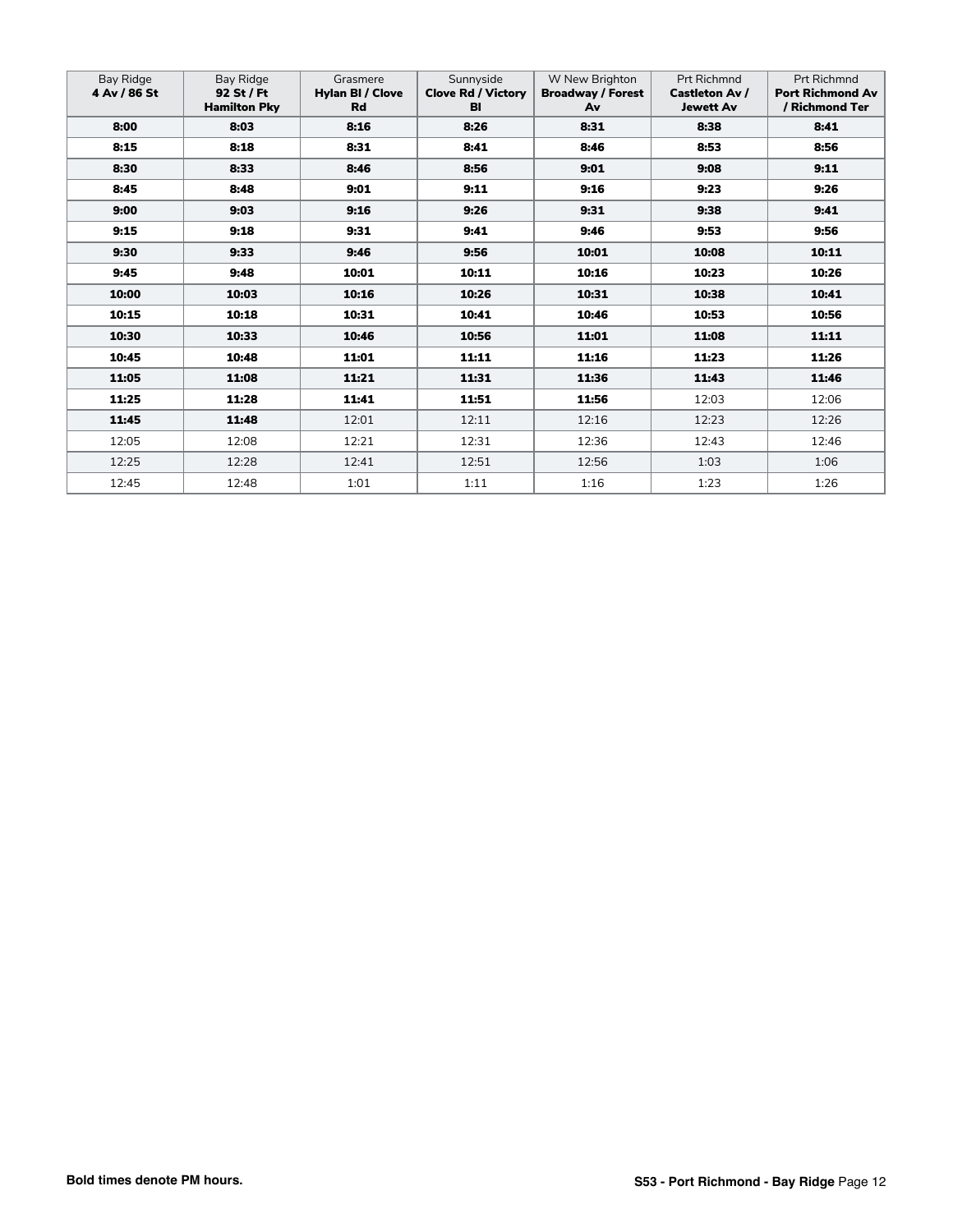| <b>S53 Sunday</b><br><b>To Bay Ridge</b>        |                                                          |                                                  |                                              |                                            |                                                 |                           |
|-------------------------------------------------|----------------------------------------------------------|--------------------------------------------------|----------------------------------------------|--------------------------------------------|-------------------------------------------------|---------------------------|
| Prt Richmnd<br><b>Richmond Ter /</b><br>Park Av | Prt Richmnd<br><b>Castleton Av /</b><br><b>Jewett Av</b> | W New Brighton<br><b>Broadway / Forest</b><br>Av | Sunnyside<br><b>Clove Rd / Niagara</b><br>St | Grasmere<br><b>Hylan BI / Norway</b><br>Av | Arrochar<br>Lily Pond Av /<br><b>Mcclean Av</b> | Bay Ridge<br>4 Av / 86 St |
| 12:47                                           | 12:50                                                    | 12:55                                            | 12:59                                        | 1:06                                       | 1:10                                            | 1:17                      |
| 1:32                                            | 1:35                                                     | 1:40                                             | 1:44                                         | 1:51                                       | 1:55                                            | 2:02                      |
| 2:12                                            | 2:15                                                     | 2:20                                             | 2:24                                         | 2:31                                       | 2:35                                            | 2:42                      |
| 2:52                                            | 2:55                                                     | 3:00                                             | 3:04                                         | 3:11                                       | 3:15                                            | 3:22                      |
| 3:32                                            | 3:35                                                     | 3:40                                             | 3:45                                         | 3:53                                       | 3:57                                            | 4:06                      |
| 4:07                                            | 4:10                                                     | 4:15                                             | 4:20                                         | 4:28                                       | 4:32                                            | 4:41                      |
| 4:40                                            | 4:43                                                     | 4:48                                             | 4:53                                         | 5:01                                       | 5:05                                            | 5:14                      |
| 5:10                                            | 5:13                                                     | 5:18                                             | 5:23                                         | 5:31                                       | 5:35                                            | 5:44                      |
| 5:40                                            | 5:43                                                     | 5:48                                             | 5:53                                         | 6:01                                       | 6:07                                            | 6:16                      |
| 6:00                                            | 6:03                                                     | 6:09                                             | 6:15                                         | 6:25                                       | 6:31                                            | 6:40                      |
| 6:20                                            | 6:23                                                     | 6:29                                             | 6:35                                         | 6:45                                       | 6:51                                            | 7:00                      |
| 6:40                                            | 6:43                                                     | 6:49                                             | 6:55                                         | 7:05                                       | 7:11                                            | 7:20                      |
| 6:55                                            | 6:58                                                     | 7:04                                             | 7:10                                         | 7:20                                       | 7:26                                            | 7:35                      |
| 7:10                                            | 7:13                                                     | 7:19                                             | 7:25                                         | 7:35                                       | 7:41                                            | 7:50                      |
| 7:25                                            | 7:28                                                     | 7:34                                             | 7:40                                         | 7:50                                       | 7:56                                            | 8:05                      |
| 7:37                                            | 7:40                                                     | 7:46                                             | 7:52                                         | 8:02                                       | 8:08                                            | 8:17                      |
| 7:49                                            | 7:52                                                     | 7:58                                             | 8:04                                         | 8:14                                       | 8:20                                            | 8:29                      |
| 8:01                                            | 8:04                                                     | 8:10                                             | 8:16                                         | 8:26                                       | 8:32                                            | 8:41                      |
| 8:13                                            | 8:16                                                     | 8:22                                             | 8:28                                         | 8:38                                       | 8:44                                            | 8:53                      |
| 8:25                                            | 8:28                                                     | 8:34                                             | 8:40                                         | 8:50                                       | 8:56                                            | 9:05                      |
| 8:37                                            | 8:40                                                     | 8:46                                             | 8:52                                         | 9:02                                       | 9:09                                            | 9:20                      |
| 8:49                                            | 8:52                                                     | 8:58                                             | 9:04                                         | 9:14                                       | 9:21                                            | 9:32                      |
| 9:01                                            | 9:04                                                     | 9:11                                             | 9:17                                         | 9:27                                       | 9:34                                            | 9:45                      |
| 9:13                                            | 9:16                                                     | 9:23                                             | 9:29                                         | 9:39                                       | 9:46                                            | 9:57                      |
| 9:25                                            | 9:28                                                     | 9:35                                             | 9:41                                         | 9:51                                       | 9:58                                            | 10:09                     |
| 9:40                                            | 9:43                                                     | 9:50                                             | 9:56                                         | 10:06                                      | 10:13                                           | 10:24                     |
| 9:50                                            | 9:53                                                     | 10:00                                            | 10:06                                        | 10:16                                      | 10:23                                           | 10:34                     |
| 10:00                                           | 10:03                                                    | 10:10                                            | 10:16                                        | 10:26                                      | 10:33                                           | 10:44                     |
| 10:10                                           | 10:13                                                    | 10:20                                            | 10:26                                        | 10:36                                      | 10:43                                           | 10:54                     |
| 10:20                                           | 10:23                                                    | 10:30                                            | 10:36                                        | 10:46                                      | 10:53                                           | 11:04                     |
| 10:30                                           | 10:33                                                    | 10:40                                            | 10:46                                        | 10:56                                      | 11:03                                           | 11:14                     |
| 10:40                                           | 10:43                                                    | 10:50                                            | 10:56                                        | 11:06                                      | 11:13                                           | 11:24                     |
| 10:50                                           | 10:53                                                    | 11:00                                            | 11:06                                        | 11:16                                      | 11:23                                           | 11:34                     |
| 11:00                                           | 11:03                                                    | 11:10                                            | 11:16                                        | 11:26                                      | 11:33                                           | 11:44                     |
| 11:10                                           | 11:13                                                    | 11:20                                            | 11:26                                        | 11:36                                      | 11:43                                           | 11:54                     |
| 11:20                                           | 11:23                                                    | 11:30                                            | 11:36                                        | 11:46                                      | 11:53                                           | 12:04                     |
| 11:30                                           | 11:33                                                    | 11:40                                            | 11:46                                        | 11:56                                      | 12:03                                           | 12:14                     |
| 11:40                                           | 11:43                                                    | 11:50                                            | 11:56                                        | 12:06                                      | 12:12                                           | 12:23                     |
| 11:50                                           | 11:53                                                    | 12:00                                            | 12:08                                        | 12:19                                      | 12:25                                           | 12:36                     |
| 12:00                                           | 12:03                                                    | 12:11                                            | 12:19                                        | 12:30                                      | 12:36                                           | 12:47                     |
| 12:10                                           | 12:13                                                    | 12:21                                            | 12:29                                        | 12:40                                      | 12:46                                           | 12:57                     |
| 12:20                                           | 12:23                                                    | 12:31                                            | 12:39                                        | 12:50                                      | 12:56                                           | 1:07                      |
| 12:32                                           | 12:35                                                    | 12:43                                            | 12:51                                        | 1:02                                       | 1:08                                            | 1:19                      |
| 12:44                                           | 12:47                                                    | 12:55                                            | 1:03                                         | 1:13                                       | 1:19                                            | 1:30                      |
| 12:56                                           | 12:59                                                    | 1:07                                             | 1:13                                         | 1:23                                       | 1:29                                            | 1:40                      |
| 1:08                                            | 1:12                                                     | 1:20                                             | 1:26                                         | 1:36                                       | 1:42                                            | 1:53                      |
| 1:20                                            | 1:24                                                     | 1:32                                             | 1:38                                         | 1:48                                       | 1:54                                            | 2:05                      |
| 1:32                                            | 1:36                                                     | 1:44                                             | 1:50                                         | 2:00                                       | 2:06                                            | 2:17                      |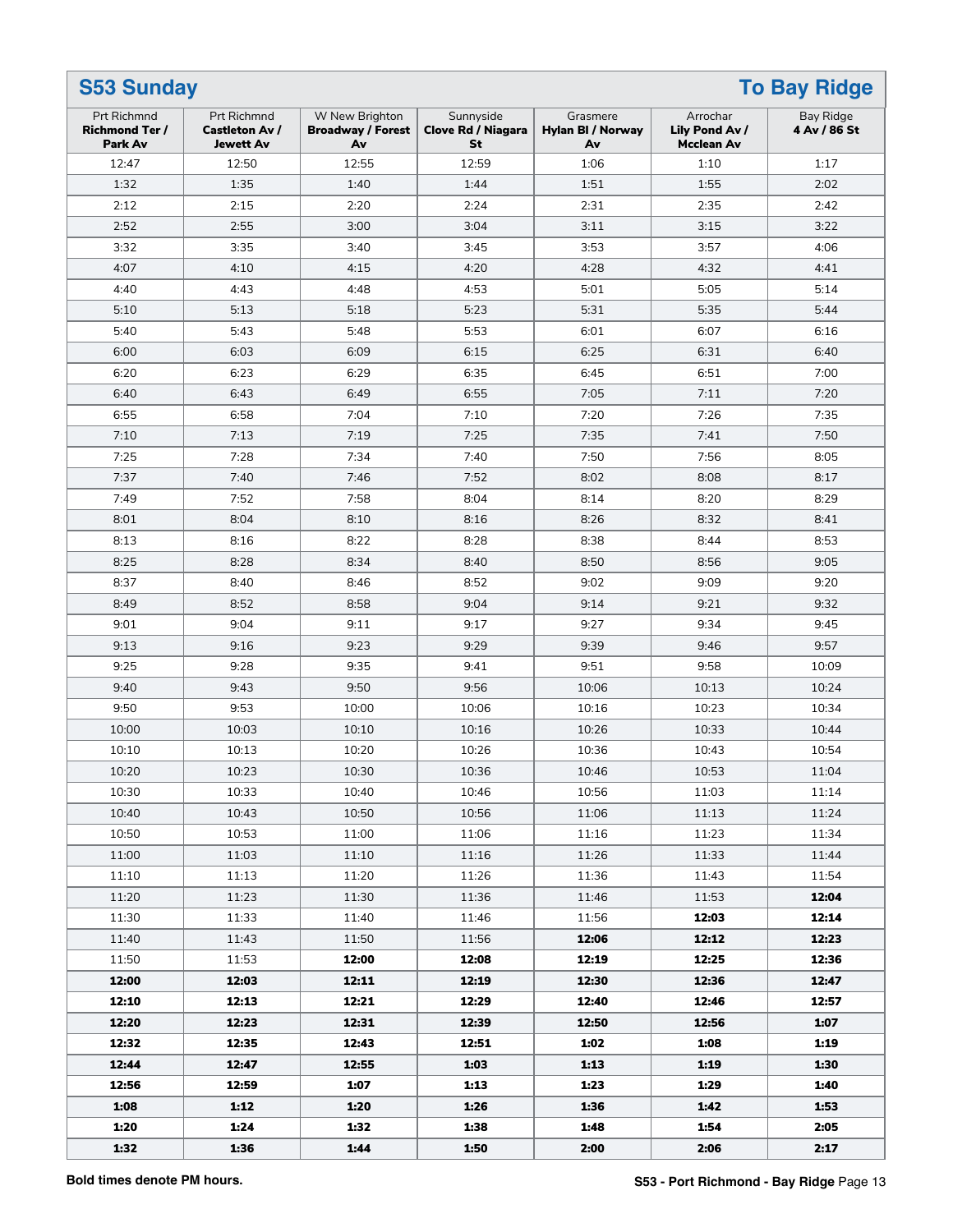| Prt Richmnd<br><b>Richmond Ter /</b><br>Park Av | Prt Richmnd<br><b>Castleton Av /</b><br><b>Jewett Av</b> | W New Brighton<br><b>Broadway / Forest</b><br>Av | Sunnyside<br><b>Clove Rd / Niagara</b><br>St | Grasmere<br><b>Hylan BI / Norway</b><br>Av | Arrochar<br>Lily Pond Av /<br><b>Mcclean Av</b> | <b>Bay Ridge</b><br>4 Av / 86 St |
|-------------------------------------------------|----------------------------------------------------------|--------------------------------------------------|----------------------------------------------|--------------------------------------------|-------------------------------------------------|----------------------------------|
| 1:44                                            | 1:48                                                     | 1:56                                             | 2:02                                         | 2:12                                       | 2:18                                            | 2:29                             |
| 1:56                                            | 2:00                                                     | 2:08                                             | 2:14                                         | 2:24                                       | 2:30                                            | 2:41                             |
| 2:08                                            | 2:12                                                     | 2:20                                             | 2:26                                         | 2:36                                       | 2:42                                            | 2:53                             |
| 2:20                                            | 2:24                                                     | 2:32                                             | 2:38                                         | 2:47                                       | 2:53                                            | 3:04                             |
| 2:32                                            | 2:36                                                     | 2:43                                             | 2:49                                         | 2:58                                       | 3:04                                            | 3:15                             |
| 2:44                                            | 2:48                                                     | 2:55                                             | 3:01                                         | 3:10                                       | 3:16                                            | 3:27                             |
| 2:56                                            | 3:00                                                     | 3:07                                             | 3:13                                         | 3:22                                       | 3:28                                            | 3:39                             |
| 3:08                                            | 3:12                                                     | 3:19                                             | 3:25                                         | 3:34                                       | 3:40                                            | 3:51                             |
| 3:20                                            | 3:24                                                     | 3:31                                             | 3:37                                         | 3:46                                       | 3:52                                            | 4:03                             |
| 3:32                                            | 3:36                                                     | 3:43                                             | 3:49                                         | 3:58                                       | 4:04                                            | 4:15                             |
| 3:44                                            | 3:48                                                     | 3:55                                             | 4:01                                         | 4:10                                       | 4:16                                            | 4:27                             |
| 3:56                                            | 4:00                                                     | 4:07                                             | 4:13                                         | 4:22                                       | 4:28                                            | 4:39                             |
| 4:08                                            | 4:12                                                     | 4:19                                             | 4:25                                         | 4:34                                       | 4:40                                            | 4:51                             |
| 4:20                                            | 4:24                                                     | 4:31                                             | 4:37                                         | 4:46                                       | 4:52                                            | 5:03                             |
| 4:30                                            | 4:34                                                     | 4:41                                             | 4:47                                         | 4:56                                       | 5:02                                            | 5:13                             |
| 4:42                                            | 4:46                                                     | 4:53                                             | 4:59                                         | 5:08                                       | 5:14                                            | 5:25                             |
| 4:54                                            | 4:58                                                     | 5:05                                             | 5:11                                         | 5:20                                       | 5:26                                            | 5:37                             |
| 5:06                                            | 5:10                                                     | 5:17                                             | 5:23                                         | 5:32                                       | 5:38                                            | 5:49                             |
| 5:18                                            | 5:22                                                     | 5:29                                             | 5:35                                         | 5:44                                       | 5:50                                            | 6:01                             |
| 5:30                                            | 5:34                                                     | 5:41                                             | 5:47                                         | 5:56                                       | 6:02                                            | 6:13                             |
| 5:42                                            | 5:46                                                     | 5:53                                             | 5:59                                         | 6:08                                       | 6:14                                            | 6:25                             |
| 5:54                                            | 5:58                                                     | 6:05                                             | 6:11                                         | 6:20                                       | 6:26                                            | 6:37                             |
| 6:06                                            | 6:10                                                     | 6:17                                             | 6:23                                         | 6:32                                       | 6:38                                            | 6:49                             |
| 6:18                                            | 6:22                                                     | 6:29                                             | 6:35                                         | 6:44                                       | 6:50                                            | 7:01                             |
| 6:30                                            | 6:34                                                     | 6:41                                             | 6:47                                         | 6:56                                       | 7:02                                            | 7:12                             |
| 6:42                                            | 6:46                                                     | 6:53                                             | 6:59                                         | 7:08                                       | 7:14                                            | 7:24                             |
| 6:54                                            | 6:58                                                     | 7:05                                             | 7:10                                         | 7:19                                       | 7:25                                            | 7:35                             |
| 7:06                                            | 7:09                                                     | 7:15                                             | 7:20                                         | 7:29                                       | 7:35                                            | 7:45                             |
| 7:18                                            | 7:21                                                     | 7:27                                             | 7:32                                         | 7:41                                       | 7:47                                            | 7:57                             |
| 7:30                                            | 7:33                                                     | 7:39                                             | 7:44                                         | 7:53                                       | 7:59                                            | 8:09                             |
| 7:45                                            | 7:48                                                     | 7:54                                             | 7:59                                         | 8:08                                       | 8:14                                            | 8:24                             |
| 8:00                                            | 8:03                                                     | 8:09                                             | 8:14                                         | 8:23                                       | 8:29                                            | 8:39                             |
| 8:15                                            | 8:18                                                     | 8:24                                             | 8:29                                         | 8:38                                       | 8:44                                            | 8:54                             |
| 8:30                                            | 8:33                                                     | 8:39                                             | 8:44                                         | 8:53                                       | 8:59                                            | 9:09                             |
| 8:50                                            | 8:53                                                     | 8:59                                             | 9:04                                         | 9:13                                       | 9:19                                            | 9:29                             |
| 9:10                                            | 9:13                                                     | 9:19                                             | 9:24                                         | 9:33                                       | 9:39                                            | 9:49                             |
| 9:30                                            | 9:33                                                     | 9:39                                             | 9:44                                         | 9:53                                       | 9:59                                            | 10:09                            |
| 9:50                                            | 9:53                                                     | 9:59                                             | 10:04                                        | 10:13                                      | 10:19                                           | 10:29                            |
| 10:10                                           | 10:13                                                    | 10:19                                            | 10:24                                        | 10:33                                      | 10:39                                           | 10:49                            |
| 10:30                                           | 10:33                                                    | 10:39                                            | 10:44                                        | 10:53                                      | 10:59                                           | 11:09                            |
| 11:00                                           | 11:03                                                    | 11:09                                            | 11:14                                        | 11:22                                      | 11:27                                           | 11:36                            |
| 11:30                                           | 11:33                                                    | 11:39                                            | 11:44                                        | 11:52                                      | 11:57                                           | 12:06                            |
| 12:00                                           | 12:03                                                    | 12:09                                            | 12:14                                        | 12:22                                      | 12:27                                           | 12:36                            |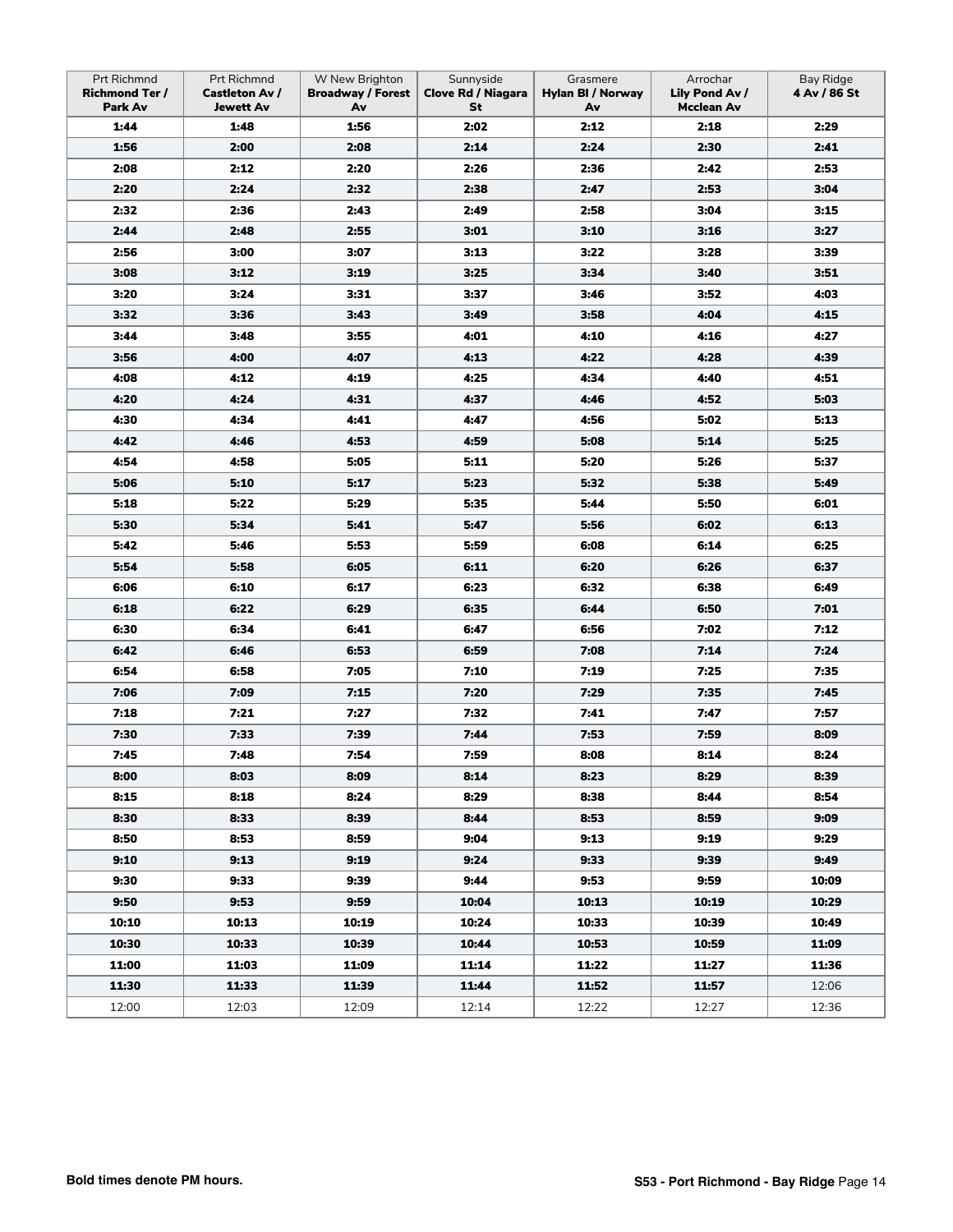| <b>S53 Sunday</b><br><b>To Port Richmond</b><br>Bay Ridge<br><b>Bay Ridge</b><br>Grasmere<br>Sunnyside<br>W New Brighton<br>Prt Richmnd |                                   |                               |                                 |                                |                                    | Prt Richmnd                               |
|-----------------------------------------------------------------------------------------------------------------------------------------|-----------------------------------|-------------------------------|---------------------------------|--------------------------------|------------------------------------|-------------------------------------------|
| 4 Av / 86 St                                                                                                                            | 92 St / Ft<br><b>Hamilton Pky</b> | <b>Hylan BI / Clove</b><br>Rd | <b>Clove Rd / Victory</b><br>BI | <b>Broadway / Forest</b><br>Av | Castleton Av /<br><b>Jewett Av</b> | <b>Port Richmond Av</b><br>/ Richmond Ter |
| 1:30                                                                                                                                    | 1:33                              | 1:45                          | 1:55                            | 1:59                           | 2:05                               | 2:08                                      |
| 2:10                                                                                                                                    | 2:13                              | 2:24                          | 2:32                            | 2:35                           | 2:40                               | 2:43                                      |
| 2:50                                                                                                                                    | 2:53                              | 3:04                          | 3:12                            | 3:15                           | 3:20                               | 3:23                                      |
| 3:30                                                                                                                                    | 3:33                              | 3:44                          | 3:52                            | 3:55                           | 4:00                               | 4:03                                      |
| 4:10                                                                                                                                    | 4:13                              | 4:24                          | 4:32                            | 4:35                           | 4:40                               | 4:43                                      |
| 4:50                                                                                                                                    | 4:53                              | 5:04                          | 5:12                            | 5:15                           | 5:20                               | 5:23                                      |
| 5:30                                                                                                                                    | 5:33                              | 5:44                          | 5:52                            | 5:55                           | 6:00                               | 6:03                                      |
| 6:00                                                                                                                                    | 6:03                              | 6:14                          | 6:22                            | 6:25                           | 6:30                               | 6:33                                      |
| 6:30                                                                                                                                    | 6:33                              | 6:45                          | 6:55                            | 6:59                           | 7:04                               | 7:07                                      |
| 7:00                                                                                                                                    | 7:03                              | 7:15                          | 7:25                            | 7:29                           | 7:34                               | 7:37                                      |
| 7:15                                                                                                                                    | 7:18                              | 7:30                          | 7:40                            | 7:45                           | 7:51                               | 7:54                                      |
| 7:30                                                                                                                                    | 7:34                              | 7:46                          | 7:56                            | 8:01                           | 8:07                               | 8:10                                      |
| 7:45                                                                                                                                    | 7:49                              | 8:01                          | 8:11                            | 8:16                           | 8:22                               | 8:25                                      |
| 8:00                                                                                                                                    | 8:04                              | 8:16                          | 8:26                            | 8:31                           | 8:37                               | 8:40                                      |
| 8:15                                                                                                                                    | 8:19                              | 8:31                          | 8:41                            | 8:46                           | 8:52                               | 8:55                                      |
| 8:30                                                                                                                                    | 8:34                              | 8:46                          | 8:56                            | 9:01                           | 9:07                               | 9:10                                      |
| 8:45                                                                                                                                    | 8:49                              | 9:01                          | 9:11                            | 9:16                           | 9:22                               | 9:25                                      |
| 9:00                                                                                                                                    | 9:04                              | 9:16                          | 9:26                            | 9:31                           | 9:38                               | 9:42                                      |
| 9:15                                                                                                                                    | 9:19                              | 9:31                          | 9:41                            | 9:46                           | 9:53                               | 9:57                                      |
| 9:30                                                                                                                                    | 9:34                              | 9:46                          | 9:56                            | 10:01                          | 10:08                              | 10:12                                     |
| 9:42                                                                                                                                    | 9:46                              | 9:58                          | 10:08                           | 10:13                          | 10:20                              | 10:24                                     |
| 9:54                                                                                                                                    | 9:58                              | 10:10                         | 10:20                           | 10:25                          | 10:32                              | 10:36                                     |
| 10:06                                                                                                                                   | 10:10                             | 10:22                         | 10:32                           | 10:37                          | 10:44                              | 10:48                                     |
| 10:18                                                                                                                                   | 10:22                             | 10:34                         | 10:44                           | 10:49                          | 10:56                              | 11:00                                     |
| 10:28                                                                                                                                   | 10:32                             | 10:44                         | 10:54                           | 10:59                          | 11:06                              | 11:10                                     |
| 10:38                                                                                                                                   | 10:42                             | 10:54                         | 11:04                           | 11:09                          | 11:16                              | 11:20                                     |
| 10:48                                                                                                                                   | 10:52                             | 11:04                         | 11:14                           | 11:19                          | 11:26                              | 11:30                                     |
| 10:58                                                                                                                                   | 11:02                             | 11:14                         | 11:24                           | 11:29                          | 11:36                              | 11:39                                     |
| 11:08                                                                                                                                   | 11:12                             | 11:24                         | 11:34                           | 11:40                          | 11:47                              | 11:50                                     |
| 11:18                                                                                                                                   | 11:22                             | 11:34                         | 11:45                           | 11:51                          | 11:58                              | 12:01                                     |
| 11:27                                                                                                                                   | 11:31                             | 11:44                         | 11:55                           | 12:01                          | 12:08                              | 12:11                                     |
| 11:37                                                                                                                                   | 11:41                             | 11:54                         | 12:05                           | 12:11                          | 12:18                              | 12:21                                     |
| 11:47                                                                                                                                   | 11:51                             | 12:04                         | 12:15                           | 12:21                          | 12:28                              | 12:31                                     |
| 11:57                                                                                                                                   | 12:01                             | 12:14                         | 12:25                           | 12:31                          | 12:38                              | 12:41                                     |
| 12:07                                                                                                                                   | 12:11                             | 12:24                         | 12:35                           | 12:41                          | 12:48                              | 12:51                                     |
| 12:17                                                                                                                                   | 12:21                             | 12:34                         | 12:45                           | 12:51                          | 12:58                              | 1:01                                      |
| 12:27                                                                                                                                   | 12:31                             | 12:44                         | 12:55                           | 1:01                           | 1:08                               | 1:11                                      |
| 12:37                                                                                                                                   | 12:41                             | 12:54                         | 1:05                            | 1:11                           | 1:18                               | 1:21                                      |
| 12:47                                                                                                                                   | 12:51                             | 1:04                          | 1:15                            | 1:21                           | 1:28                               | 1:31                                      |
| 12:57                                                                                                                                   | 1:01                              | 1:14                          | 1:25                            | 1:31                           | 1:38                               | 1:41                                      |
| 1:07                                                                                                                                    | 1:11                              | 1:24                          | 1:35                            | 1:41                           | 1:48                               | 1:51                                      |
| 1:17                                                                                                                                    | 1:21                              | 1:34                          | 1:45                            | 1:51                           | 1:58                               | 2:01                                      |
| 1:27                                                                                                                                    | 1:31                              | 1:44                          | 1:55                            | 2:01                           | 2:08                               | 2:11                                      |
| 1:37                                                                                                                                    | 1:41                              | 1:54                          | 2:05                            | 2:11                           | 2:18                               | 2:21                                      |
| 1:47                                                                                                                                    | 1:51                              | 2:04                          | 2:15                            | 2:21                           | 2:28                               | 2:31                                      |
| 1:59                                                                                                                                    | 2:03                              | 2:16                          | 2:27                            | 2:33                           | 2:40                               | 2:43                                      |
| 2:11                                                                                                                                    | 2:15                              | 2:28                          | 2:39                            | 2:45                           | 2:52                               | 2:55                                      |
| 2:23                                                                                                                                    | 2:27                              | 2:40                          | 2:51                            | 2:57                           | 3:04                               | 3:07                                      |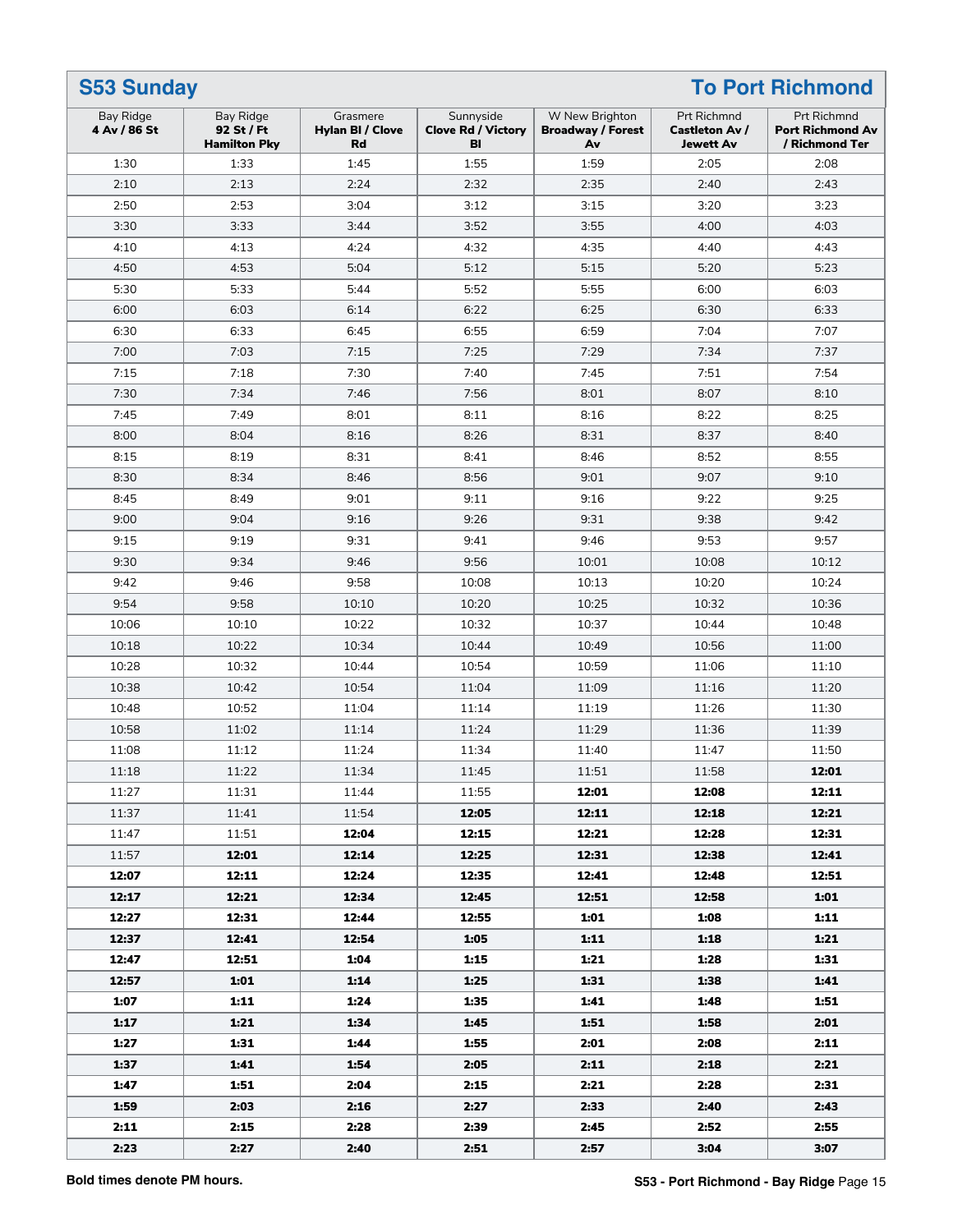| <b>Bay Ridge</b><br>4 Av / 86 St | <b>Bay Ridge</b><br>92 St / Ft<br><b>Hamilton Pky</b> | Grasmere<br>Hylan BI / Clove<br>Rd | Sunnyside<br><b>Clove Rd / Victory</b><br>BI | W New Brighton<br><b>Broadway / Forest</b><br>Av | Prt Richmnd<br><b>Castleton Av /</b><br><b>Jewett Av</b> | Prt Richmnd<br><b>Port Richmond Av</b><br>/ Richmond Ter |
|----------------------------------|-------------------------------------------------------|------------------------------------|----------------------------------------------|--------------------------------------------------|----------------------------------------------------------|----------------------------------------------------------|
| 2:35                             | 2:39                                                  | 2:52                               | 3:03                                         | 3:09                                             | 3:16                                                     | 3:19                                                     |
| 2:47                             | 2:51                                                  | 3:04                               | 3:15                                         | 3:21                                             | 3:28                                                     | 3:31                                                     |
| 2:59                             | 3:03                                                  | 3:16                               | 3:27                                         | 3:33                                             | 3:40                                                     | 3:43                                                     |
| 3:11                             | 3:15                                                  | 3:28                               | 3:39                                         | 3:45                                             | 3:52                                                     | 3:55                                                     |
| 3:23                             | 3:27                                                  | 3:40                               | 3:51                                         | 3:57                                             | 4:04                                                     | 4:07                                                     |
| 3:35                             | 3:39                                                  | 3:52                               | 4:03                                         | 4:09                                             | 4:16                                                     | 4:19                                                     |
| 3:47                             | 3:51                                                  | 4:04                               | 4:15                                         | 4:21                                             | 4:28                                                     | 4:31                                                     |
| 3:59                             | 4:03                                                  | 4:16                               | 4:27                                         | 4:33                                             | 4:40                                                     | 4:43                                                     |
| 4:11                             | 4:15                                                  | 4:28                               | 4:39                                         | 4:45                                             | 4:52                                                     | 4:55                                                     |
| 4:23                             | 4:27                                                  | 4:40                               | 4:51                                         | 4:57                                             | 5:04                                                     | 5:07                                                     |
| 4:35                             | 4:39                                                  | 4:52                               | 5:03                                         | 5:09                                             | 5:16                                                     | 5:19                                                     |
| 4:47                             | 4:51                                                  | 5:04                               | 5:15                                         | 5:21                                             | 5:28                                                     | 5:31                                                     |
| 4:59                             | 5:03                                                  | 5:16                               | 5:27                                         | 5:33                                             | 5:40                                                     | 5:43                                                     |
| 5:11                             | 5:15                                                  | 5:28                               | 5:39                                         | 5:45                                             | 5:52                                                     | 5:55                                                     |
| 5:23                             | 5:27                                                  | 5:40                               | 5:51                                         | 5:57                                             | 6:04                                                     | 6:07                                                     |
| 5:35                             | 5:39                                                  | 5:52                               | 6:03                                         | 6:09                                             | 6:16                                                     | 6:19                                                     |
| 5:47                             | 5:51                                                  | 6:04                               | 6:15                                         | 6:21                                             | 6:28                                                     | 6:31                                                     |
| 5:59                             | 6:03                                                  | 6:16                               | 6:27                                         | 6:33                                             | 6:40                                                     | 6:43                                                     |
| 6:11                             | 6:15                                                  | 6:28                               | 6:39                                         | 6:45                                             | 6:52                                                     | 6:55                                                     |
| 6:23                             | 6:27                                                  | 6:40                               | 6:51                                         | 6:57                                             | 7:04                                                     | 7:07                                                     |
| 6:35                             | 6:39                                                  | 6:52                               | 7:03                                         | 7:09                                             | 7:16                                                     | 7:19                                                     |
| 6:47                             | 6:51                                                  | 7:04                               | 7:15                                         | 7:21                                             | 7:28                                                     | 7:31                                                     |
| 6:59                             | 7:03                                                  | 7:16                               | 7:27                                         | 7:33                                             | 7:40                                                     | 7:43                                                     |
| 7:11                             | 7:15                                                  | 7:28                               | 7:39                                         | 7:45                                             | 7:52                                                     | 7:55                                                     |
| 7:23                             | 7:27                                                  | 7:40                               | 7:51                                         | 7:57                                             | 8:04                                                     | 8:07                                                     |
| 7:35                             | 7:39                                                  | 7:52                               | 8:03                                         | 8:07                                             | 8:14                                                     | 8:17                                                     |
| 7:47                             | 7:51                                                  | 8:04                               | 8:14                                         | 8:18                                             | 8:25                                                     | 8:28                                                     |
| 7:59                             | 8:03                                                  | 8:15                               | 8:25                                         | 8:29                                             | 8:36                                                     | 8:39                                                     |
| 8:11                             | 8:15                                                  | 8:27                               | 8:37                                         | 8:41                                             | 8:48                                                     | 8:51                                                     |
| 8:23                             | 8:27                                                  | 8:39                               | 8:49                                         | 8:53                                             | 9:00                                                     | 9:03                                                     |
| 8:35                             | 8:39                                                  | 8:51                               | 9:01                                         | 9:05                                             | 9:12                                                     | 9:15                                                     |
| 8:47                             | 8:51                                                  | 9:03                               | 9:13                                         | 9:17                                             | 9:24                                                     | 9:27                                                     |
| 8:59                             | 9:03                                                  | 9:15                               | 9:25                                         | 9:29                                             | 9:36                                                     | 9:39                                                     |
| 9:14                             | 9:18                                                  | 9:30                               | 9:40                                         | 9:44                                             | 9:51                                                     | 9:54                                                     |
| 9:34                             | 9:38                                                  | 9:50                               | 10:00                                        | 10:04                                            | 10:11                                                    | 10:14                                                    |
| 9:54                             | 9:58                                                  | 10:10                              | 10:20                                        | 10:24                                            | 10:31                                                    | 10:34                                                    |
| 10:14                            | 10:18                                                 | 10:30                              | 10:40                                        | 10:44                                            | 10:51                                                    | 10:54                                                    |
| 10:34                            | 10:38                                                 | 10:50                              | 11:00                                        | 11:04                                            | 11:10                                                    | 11:13                                                    |
| 10:54                            | 10:58                                                 | 11:10                              | 11:20                                        | 11:24                                            | 11:30                                                    | 11:33                                                    |
| 11:14                            | 11:17                                                 | 11:29                              | 11:39                                        | 11:43                                            | 11:49                                                    | 11:52                                                    |
| 11:44                            | 11:47                                                 | 11:59                              | 12:09                                        | 12:13                                            | 12:19                                                    | 12:22                                                    |
| 12:14                            | 12:17                                                 | 12:29                              | 12:39                                        | 12:43                                            | 12:49                                                    | 12:52                                                    |
| 12:45                            | 12:48                                                 | 1:00                               | 1:10                                         | 1:14                                             | 1:20                                                     | 1:23                                                     |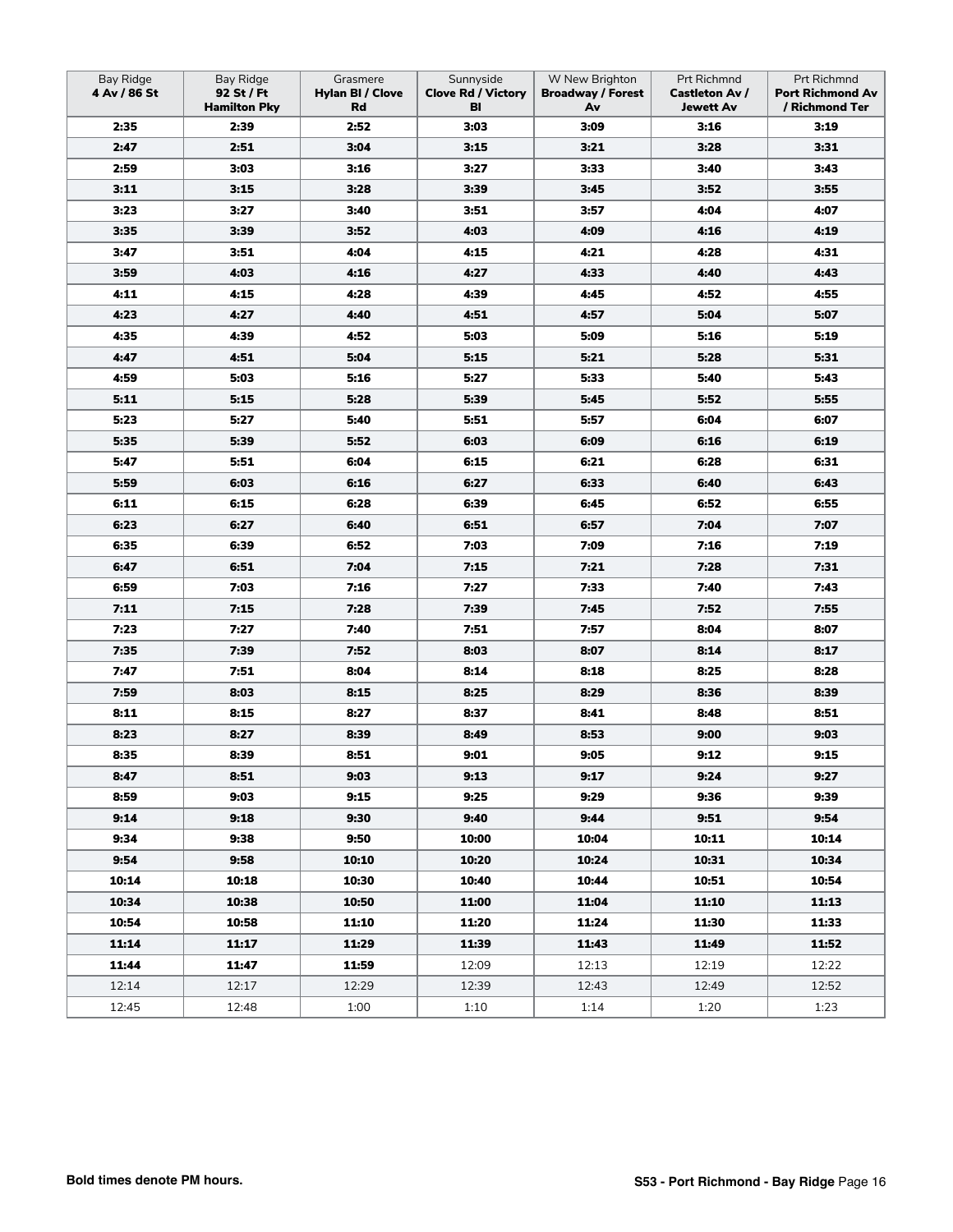



**Visit www.mta.info or call us at 511**

Port Richmond - Bay Ridge via Verrazano-Narrows Bridge / Clove Rd Local Service Effective June 26, 2022 For accessible subway stations, travel directions and other information:

Bay<br>Ridge Fort Hamilton **B1 B16-**<br>(**@**86 S7)  ${BS7}$  at 3 Av Arrochar S93LTD<br>S79SBS **B8**<br>**B70 S51 S81LTD Brooklyn S52** Grasmere **S78<br>S79SBS** MTA SIR<br>Grasmere **Staten Island** Targee St - Richmond Rd<br>S74 S76 S84LTD S86LTD vs Rd Emerson Hill Bike&Ride Sunnyside All S53/S93 buses<br>are equipped with<br>bike racks. <sup>56</sup>S91LTD Staten Island Zoo **S46 S54 S96LTD** Castleton **Jove Rd** Corners Prt Richmond S46 S57 S59 S66 |<br>Richmond Terrace<br>**S40 S90LTD** Port Richmond si053a20338 **S53 MAP LEGEND** Local/Limited/SBS Bus Transfers: shown in bold blue type

| <b>LOCAL LITTLE CODD BUS TRIBERS.</b> SHOWELL DOIG DIGE TYPE. |                        |  |  |  |  |
|---------------------------------------------------------------|------------------------|--|--|--|--|
| l Terminal<br><b>The Contract</b>                             | Supplemental Service   |  |  |  |  |
| <b>MTA SIR Railway Station</b>                                | School Days (early PM) |  |  |  |  |
|                                                               | • Point of Interest    |  |  |  |  |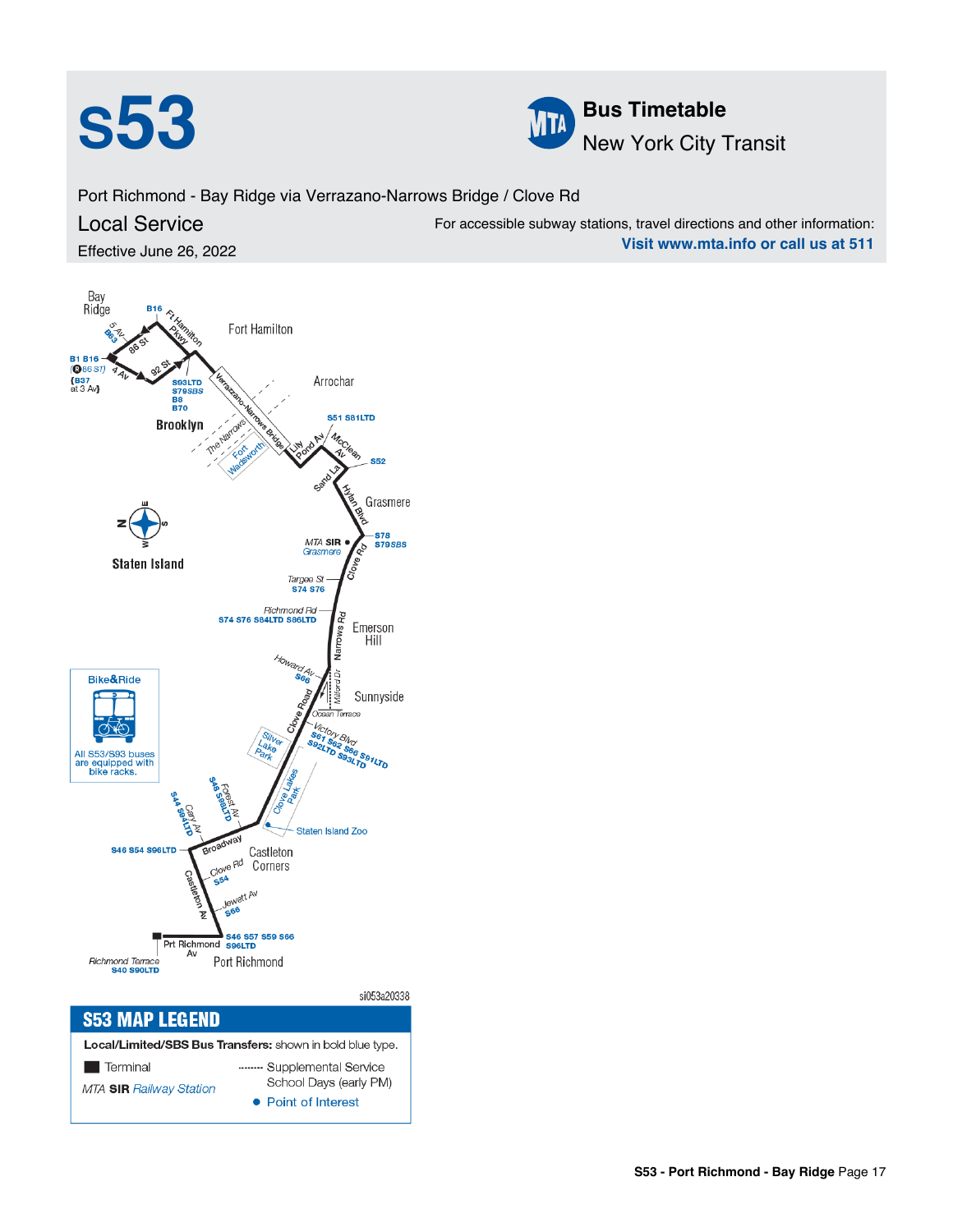**Fares** – MetroCard® is accepted for all MTA New York City trains (including Staten Island Railway - SIR), and, local, Limited-Stop and +SelectBusService buses (at MetroCard fare collection machines). Express buses only accept 7- Day Express Bus Plus MetroCard or Pay-Per-Ride MetroCard. All of our buses and +SelectBusService Coin Fare Collector machines accept exact fare in coins. Dollar bills, pennies, and half-dollar coins are not accepted. OMNY is the MTA's new fare payment system. Use your contactless card or smart device to pay the fare on buses and subways. Visit omny.info for details of the rollout.

**Free Transfers** – Unlimited Ride MetroCard permits free transfers to all but our express buses (between subway and local bus, local bus and local bus etc.) Pay-Per-Ride MetroCard allows one free transfer of equal or lesser value if you complete your transfer within two hours of the time you pay your full fare with the same MetroCard. If you pay your local bus fare with coins, ask for a free electronic paper transfer to use on another local bus.

**Reduced-Fare Benefits** – You are eligible for reduced-fare benefits if you are at least 65 years of age or have a qualifying disability. Benefits are available (except on peak-hour express buses) with proper identification, including Reduced-Fare MetroCard or Medicare card.

**Children** – The subway, SIR, local, Limited-Stop, and +SelectBusService buses permit up to three children, 44 inches tall and under to ride free when accompanied by an adult paying full fare.

**Terms and Conditions** – Fares and MetroCard use are subject to applicable tariffs and conditions of use.

## **Bus Operator Apple Award**

If you think your bus operator deserves an Apple Award--our special recognition for this service, courtesy and professionalism-- go to mta.info/customer-feedback or call 511 and give us the badge or bus number.

## **Holiday Service 2022**

**Reduced weekday service operates on:** Martin Luther King Day\*, Day After Thanksgiving\*.

**Saturday service operates on:** Presidents Day\*, Independence Day, Dec 26.

**Sunday service operates on:** Memorial Day, Labor Day, Thanksgiving Day, Christmas Day+, New Years Day+.

\* Special schedules for these days will be available at [mta.info](https://new.mta.info/) for express routes only.

+ Service information for the day preceding this holiday or holiday weekend will be provided on [mta.info](https://new.mta.info/), and on service notices posted on buses.

Information in this timetable is subject to change without notice. Traffic conditions and weather can affect running time.

| <b>Travel Help and Information</b>                    | <b>IF YOU SEE</b><br><b>SOMETHING, SAY</b><br><b>SOMETHING.</b>                                                |
|-------------------------------------------------------|----------------------------------------------------------------------------------------------------------------|
| One MTA<br>51<br>One Number.<br>Call 511 and say MTA. | <b>Be suspicious of</b><br>anything<br>unattended.<br>Tell a cop, an MTA<br>employee or call<br>1-888-692-7233 |
| TTY/TDD users only 711                                | (1-888-NYC-SAFE).                                                                                              |
| <b>Online:</b> www.mta.info                           |                                                                                                                |

**Filing a Title VI Complaint** – MTA New York City Transit ("NYC Transit") and<br>MTA Bus Company are committed to providing non-discriminatory service to<br>ensure that no person is excluded from participation in, or denied the

To request more information about Title VI or to submit a written complaint if you believe that you have been subjected to discrimination, you may contact NYC<br>Transit's Office of Equal Employment Opportunity, 130 Livingston Street, 3rd Floor,<br>Brooklyn, NY 11201.

In addition to your right to file a complaint with NYC Transit and MTA Bus<br>Company, you have the right to file a Title VI complaint with the U.S. Department<br>of Transportation, Federal Transit Administration, Office of Civi